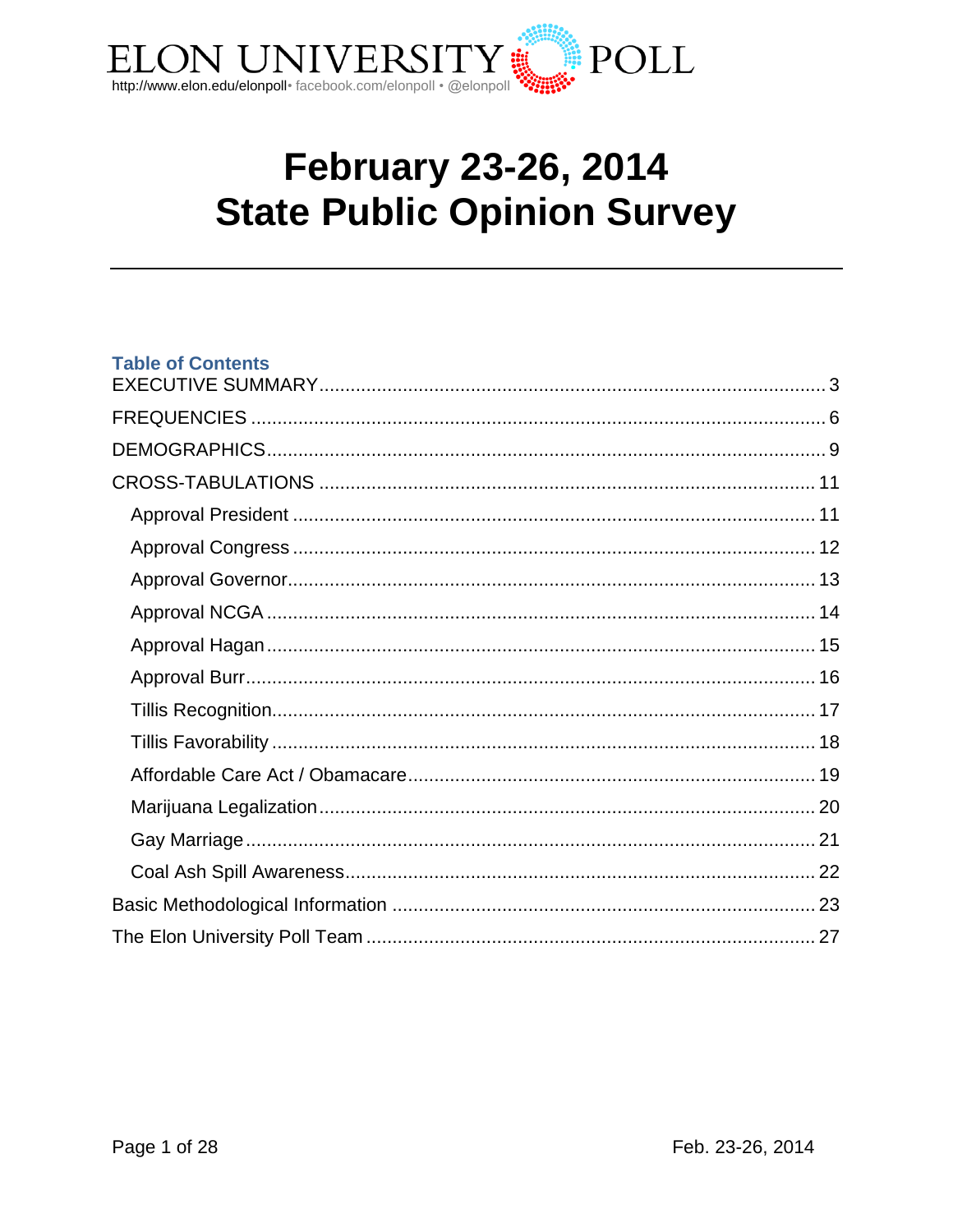



Feb. 23-26, 2014; ± 3.22%; 925 Registered NC Voters

For more information visit: www.elon.edu/elonpoll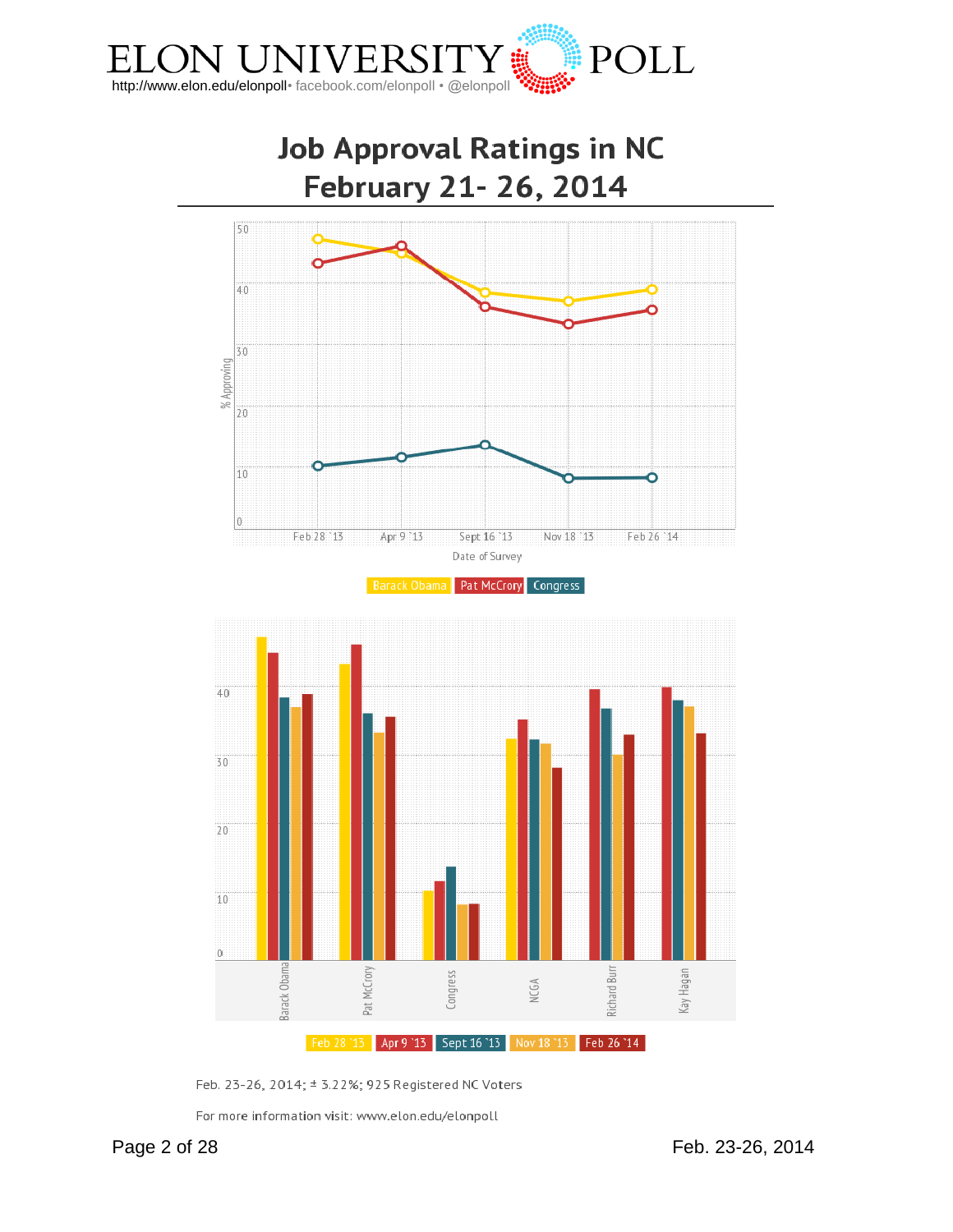

# <span id="page-2-0"></span>**EXECUTIVE SUMMARY**

The Elon University Poll conducted a live-caller, dual frame (landline and cell phone) survey of 925 registered voters on February 23-26, 2014. The survey has a margin of error of 3.22 percentage points and asked a battery of questions related to job performance of public officials and support or opposition to various public policies.

# **Approval Rating for President Barack Obama and Congress**

The previous Elon University Poll was conducted shortly after the last debt-ceiling crisis. At that point in time, public approval of both the President of the United States and the U.S. Congress was at its lowest for the year. Our first poll of 2014 finds Congress's approval rating remaining in the single digits (8%). Barack Obama's approval ratings are slightly better now than they were after the debt-ceiling crisis, but still remain quite low (39%), and a majority of respondents (over 51%) disapprove of the job the president is doing.

## **Approval Rating for Governor Pat McCrory and the General Assembly**

Governor McCrory saw a slight improvement in approval rating since November (from 33.3% to 35.6%), but more respondents disapproved (43%) of the Governor's job performance than approved. The public was even less impressed with the performance of the North Carolina General Assembly, which saw a small decline in approval (from 31.7% to 28.2%). This is especially interesting, given that the General Assembly hasn't been in session since July 26, 2014.

## **Approval Ratings for Senators Hagan and Burr**

While the president, the governor, and Senator Burr saw small increases in approval ratings, Senator Kay Hagan was not as fortunate. Senator Hagan saw a decline (almost 4%) in job approval and a five point increase in her disapproval numbers. Hagan's support has declined even among Democrats. In November, 63% approved of the job the Senator was going, now only 55% feel the same way.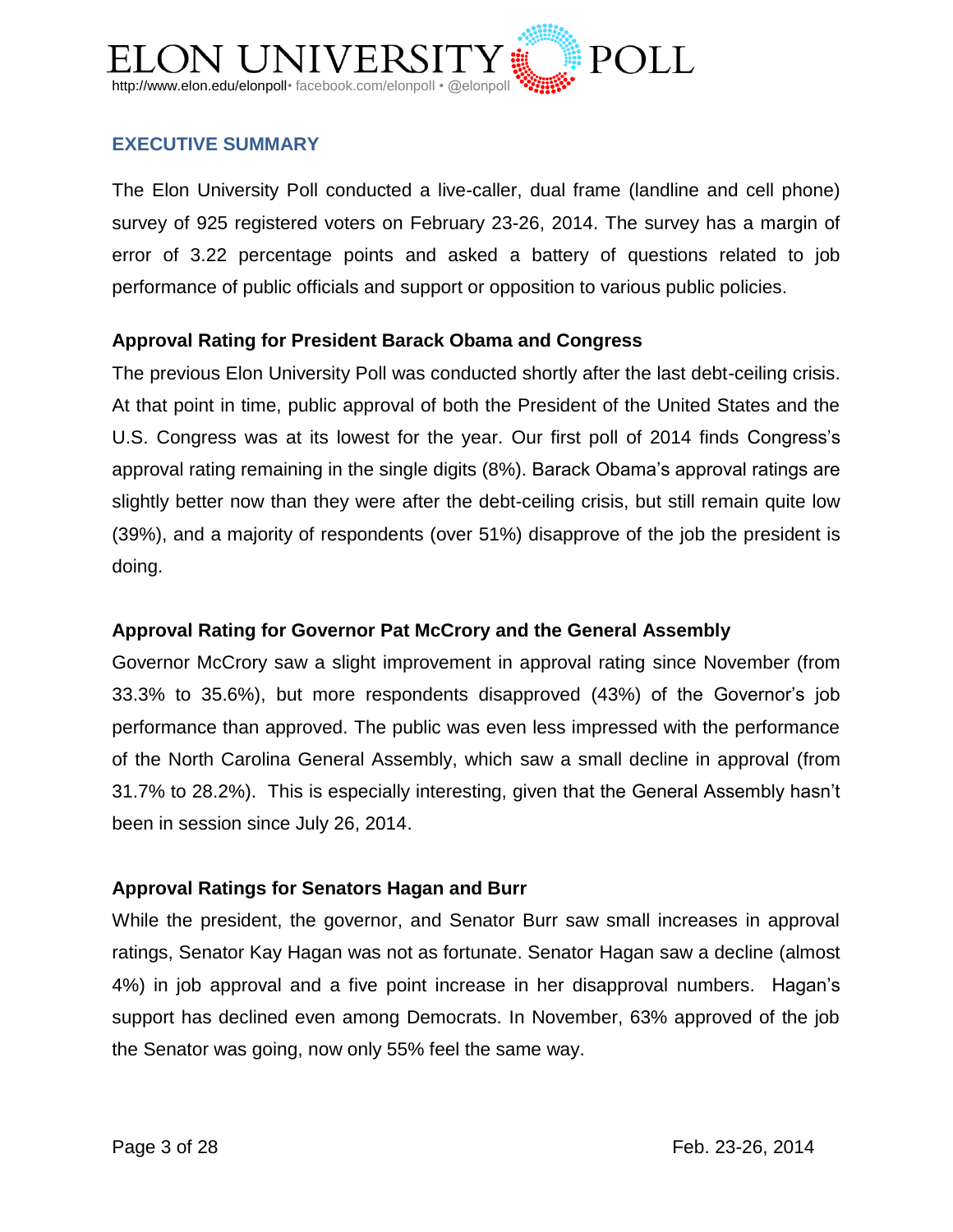

# **Thom Tillis Name Recognition and Favorability**

Thom Tillis, a candidate in the GOP primary race for U.S. Senate, saw substantial gains in name recognition. In November only 28% of registered voters recognized the name of the Speaker of the House Representative in the General Assembly. This February poll found 38% now recognize the candidate's name but over 58% of respondents still do not. Respondents who said they recognized the name were asked if they had a favorable or unfavorable opinion of Thom Tillis. Only 18% said they had a favorable opinion of the Representative and candidate for U.S. Senate, almost 34% said they had an unfavorable opinion of Tillis, and over 48% said they didn't know or were unsure.

# **Affordable Care Act (Obamacare)**

The results from the 2013 November and the February 2014 polls found remarkably similar levels of support and opposition to the Affordable Care Act. In November, 30.5% believed Obamacare would make the healthcare situation in the state better. This February poll found almost identical numbers (30%). In both November (54%), and now in February (52%), over half of registered voters believed the healthcare legislation would make the healthcare situation worse in North Carolina.

# **Marijuana Legalization**

Although many national polls show a majority supports the legalization of marijuana, this is not the case in North Carolina. The February poll found a majority of registered voters (51%) in the state oppose the legalization of marijuana. A year ago, the Elon University Poll asked respondents if they supported or opposed allowing doctors in the state to proscribe medical marijuana. Approximately 76% of respondents supported the idea, but such support does not seem to equate to support for the general legalization of the drug.

# **Gay Marriage**

Seventeen states currently allow same-sex marriage, but North Carolina continues to have a constitutional ban on gay marriage. National public opinion polls frequently show a majority of the public believes same-sex marriages should be legally recognized. The results from the February poll found most North Carolina registered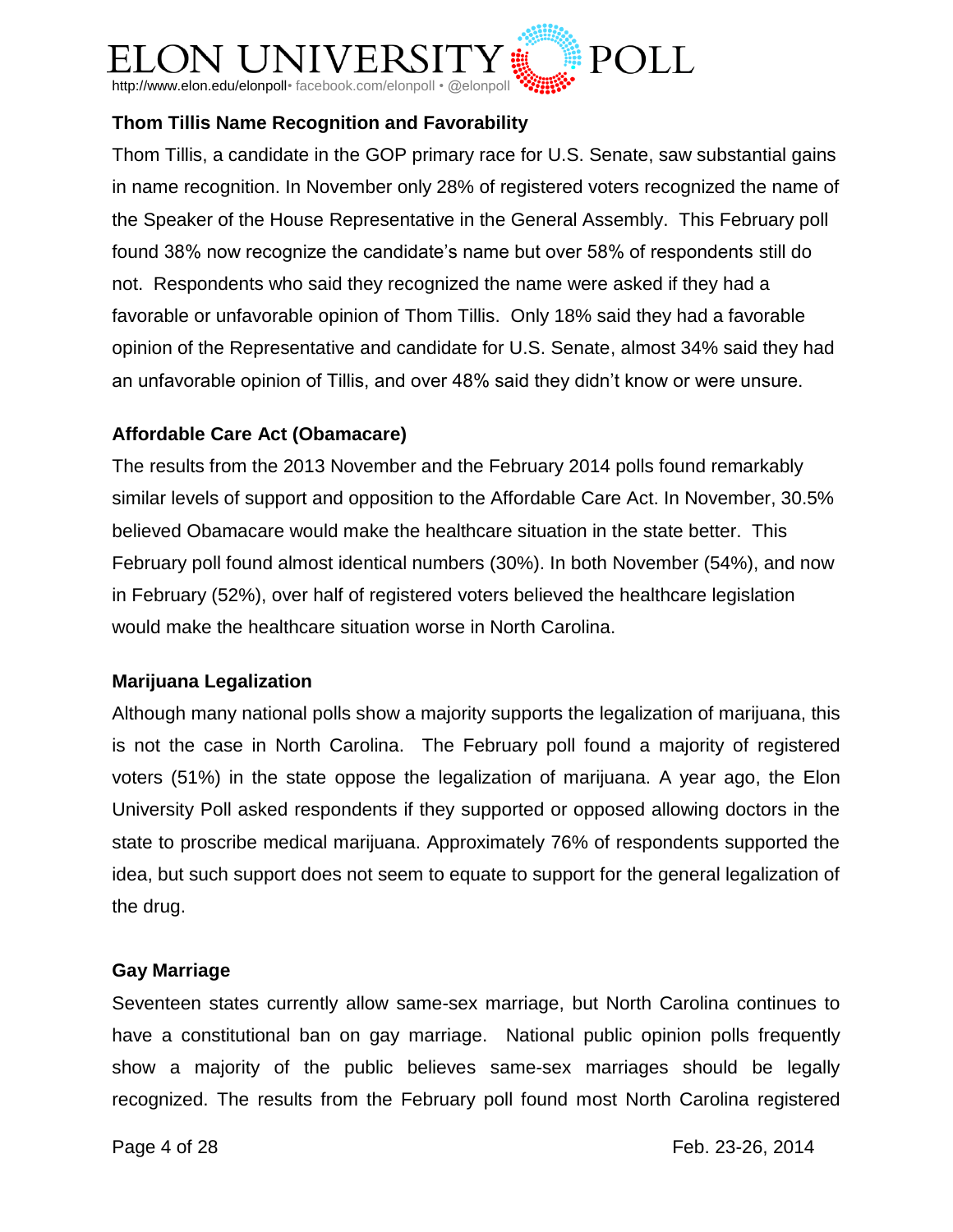

voters do not feel the same way. A majority of respondents (51%) said they opposed gay marriage. This is a slight increase in opposition from a September 2013 Elon Poll which found just under 47% opposing same-sex marriage.

# **Dan River Coal Ash Spill Awareness**

On February  $2^{nd}$  of this year it was discovered that the retired Duke Energy Steam Station in Eden was leaking coal ash into the Dan River. The extant of the environmental damage caused by the spill is still being assessed, and state and federal regulators are currently determining what penalties the energy company may face regarding the spill. The Elon Poll asked registered voters if they had heard anything about the spill. Nearly 36% of respondents said they had heard a lot about the spill, 38% said they had heard a little, and 26% said they had heard nothing at all.

-Dr. Kenneth E. Fernandez and Dr. Jason A. Husser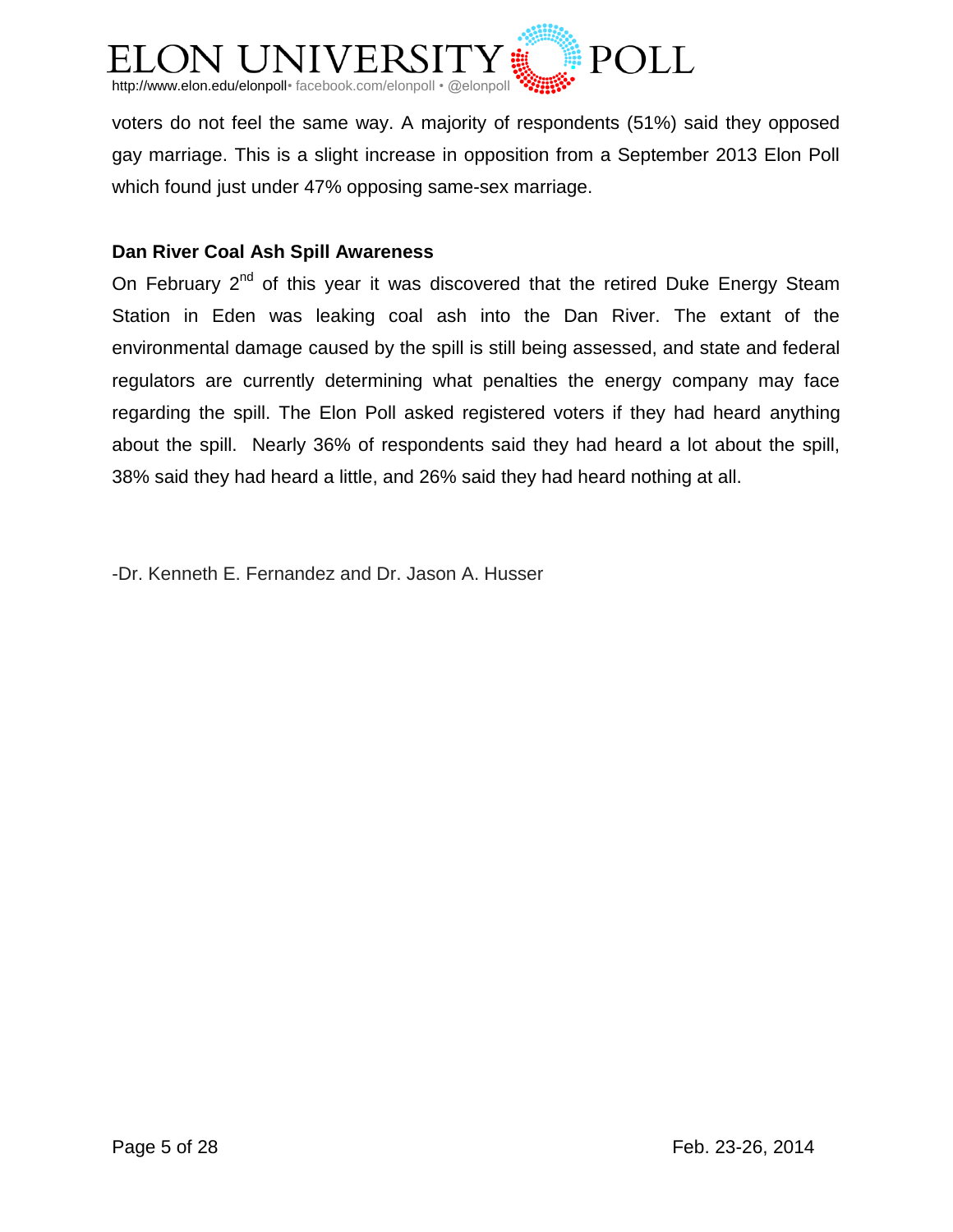

# <span id="page-5-0"></span>**FREQUENCIES**

# **Approval President**

Do you [approve or disapprove] of the way Barack Obama is handling his job as president?

#### **Approval Congress**

Do you [approve or disapprove] of the way Congress is doing its job?

#### **Approval Governor**

Do you [approve or disapprove] of the way Pat McCrory is handling his job as governor?

## **Approval NCGA**

What about the state legislature in Raleigh? Do you [approve or disapprove] of the way the North Carolina General Assembly is doing its job?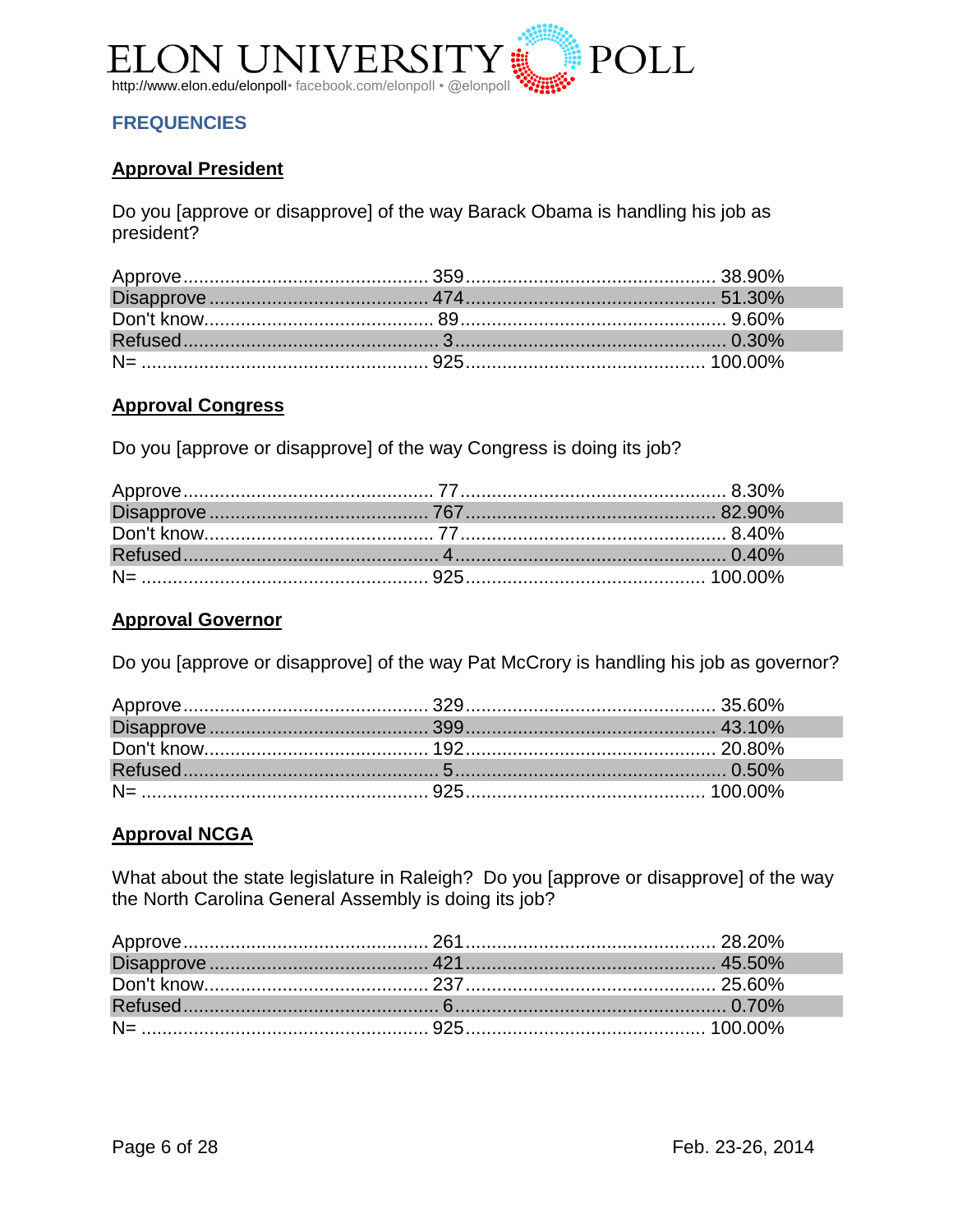

# **Approval Hagan**

Do you [approve or disapprove] of the way Kay Hagan is handling her job as US Senator?

# **Approval Burr**

Do you [approve or disapprove] of the way Richard Burr is handling his job as US Senator?

# **Tillis Recognition**

Do you recognize the name Thom Tillis?

## **Tillis Favorability**

| Do you have a favorable or unfavorable opinion about Thom Tillis? |  |  |  |
|-------------------------------------------------------------------|--|--|--|
|                                                                   |  |  |  |
|                                                                   |  |  |  |
|                                                                   |  |  |  |
|                                                                   |  |  |  |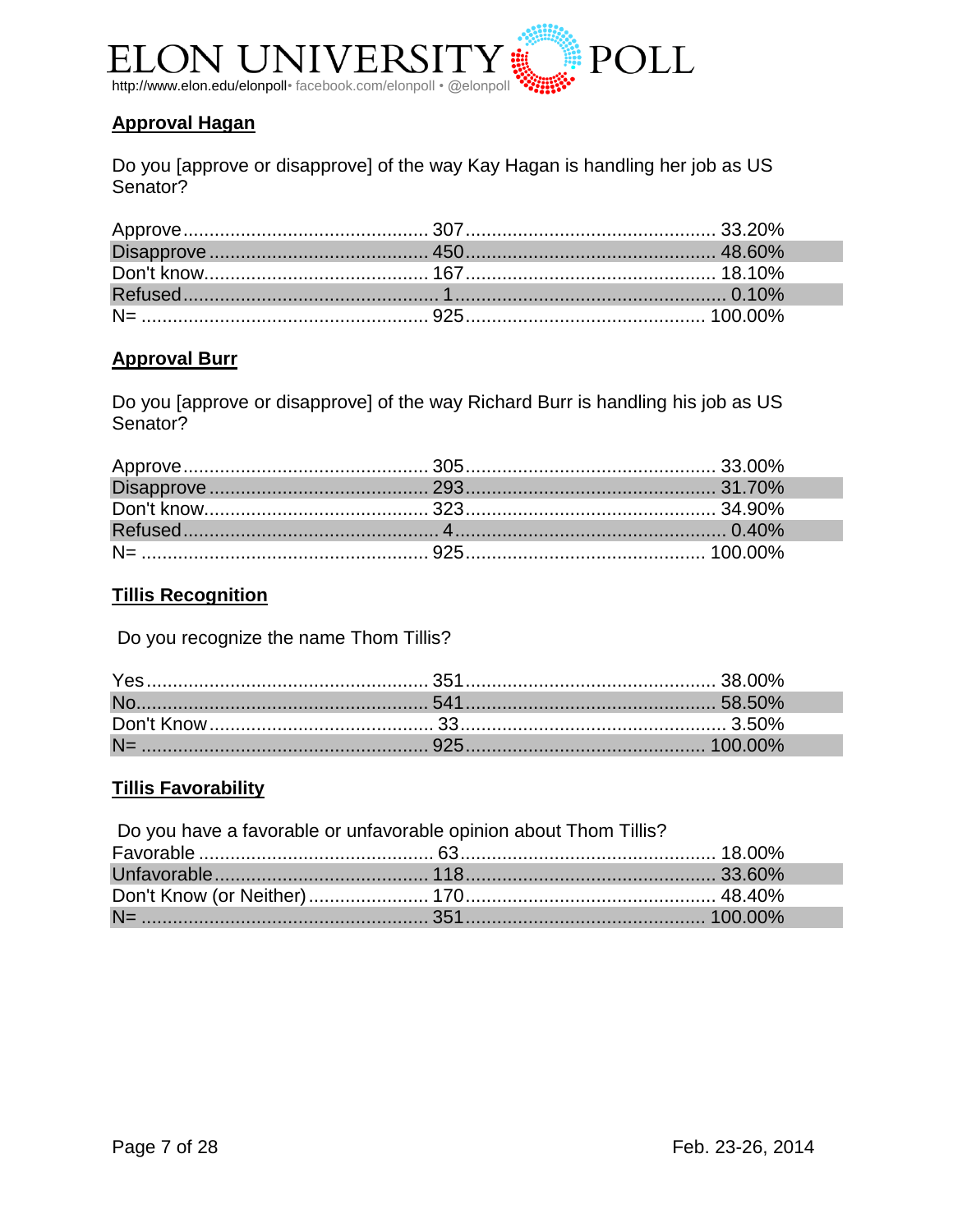

# **Affordable Care Act / Obamacare**

In the long run, how do you think the Affordable Care Act, often referred to as Obamacare, will affect the healthcare situation in North Carolina as a whole?

[Will it make things better, not make much difference, or will it make things worse?]

# **Marijuana Legalization**

| Do you [support or oppose] legalization of marijuana in North Carolina? |  |  |  |
|-------------------------------------------------------------------------|--|--|--|
|                                                                         |  |  |  |
|                                                                         |  |  |  |
|                                                                         |  |  |  |
|                                                                         |  |  |  |
|                                                                         |  |  |  |

# **Gay Marriage**

| Do you [support or oppose] [gay/same-sex] marriage? |  |
|-----------------------------------------------------|--|
|                                                     |  |
|                                                     |  |
|                                                     |  |
|                                                     |  |
|                                                     |  |

## **Coal Ash Spill Awareness**

How much, if anything, have you heard about the recent accident in which coal ash was spilled into a North Carolina river?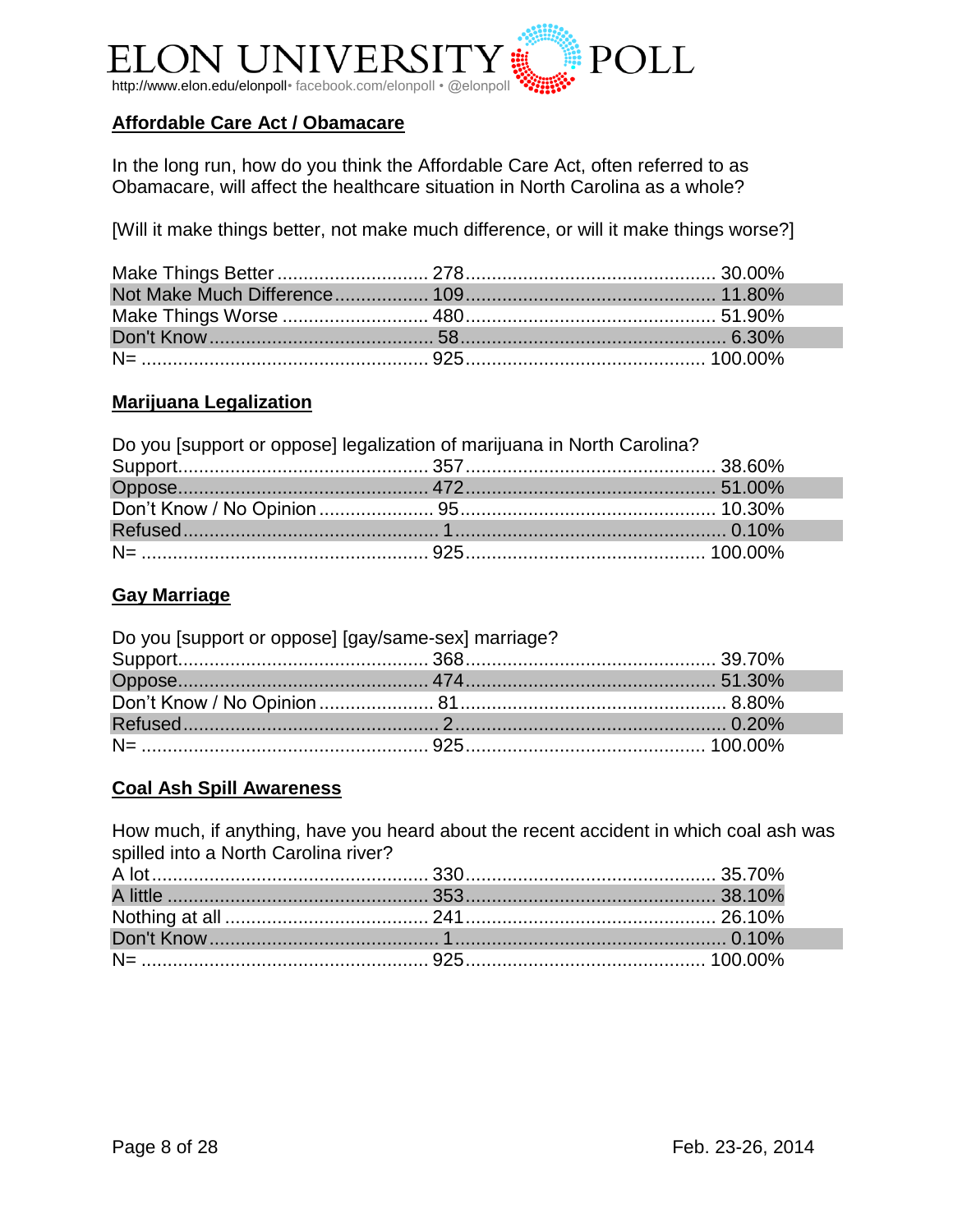

# <span id="page-8-0"></span>**DEMOGRAPHICS**

# **Party Identification**

Generally speaking, do you usually think of yourself as a Democrat, Republican, Independent, or something else?

# **Education**

How much school have you completed?

## Race

For statistical purposes only, could you please tell me your race or ethnic background?

# Age

How old are you?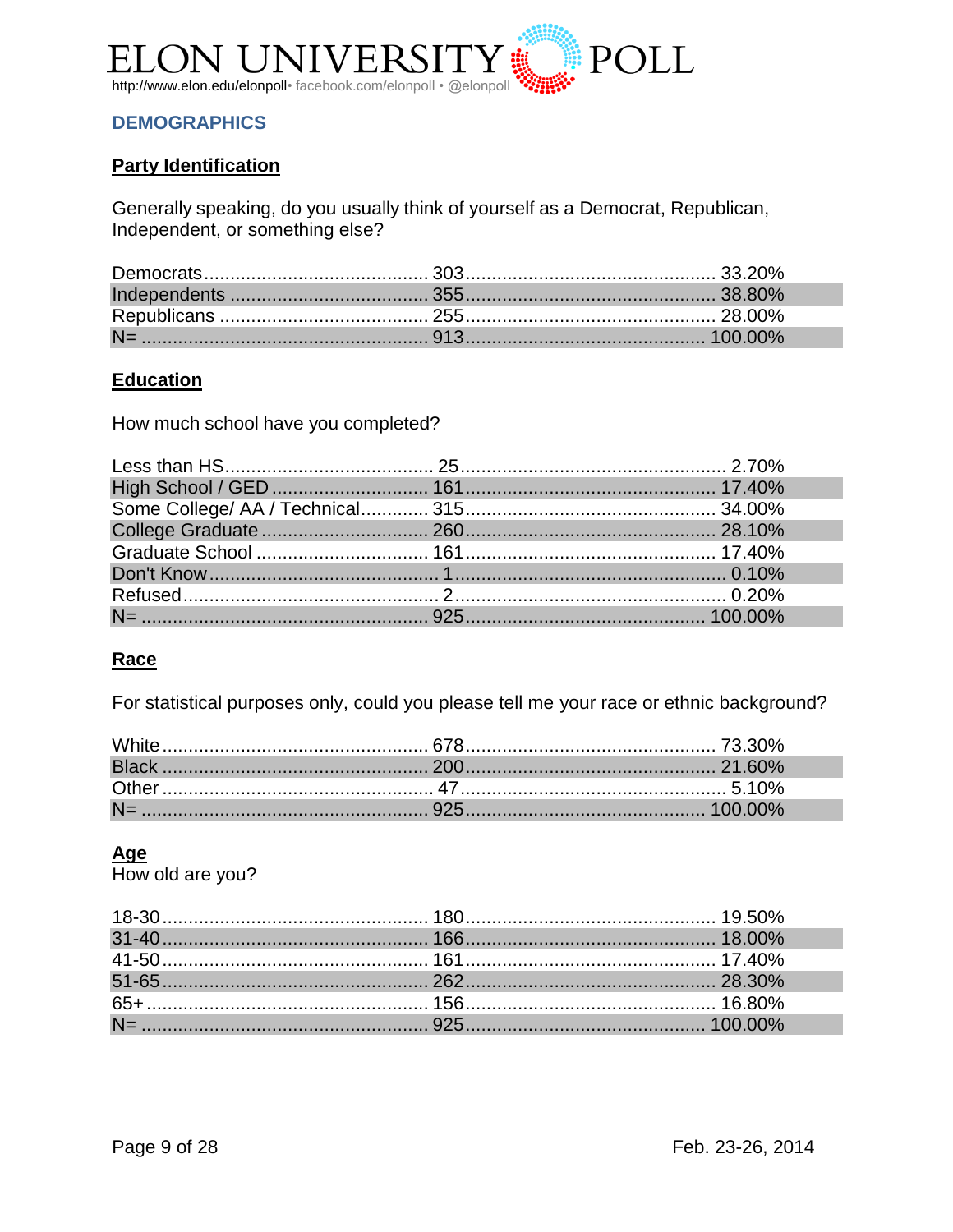

# **Income**

Is your annual household income more or less than \$50,000?  $($ If  $=$  Under \$50,000) Is it more or less than \$25,000?  $($ If = Over \$50,000) Is it more or less than \$75,000?

# Gender

Was the person male or female? (coded after interview)

| N= ………………………………………………… 925……………………………………… 100.00% |  |
|---------------------------------------------------|--|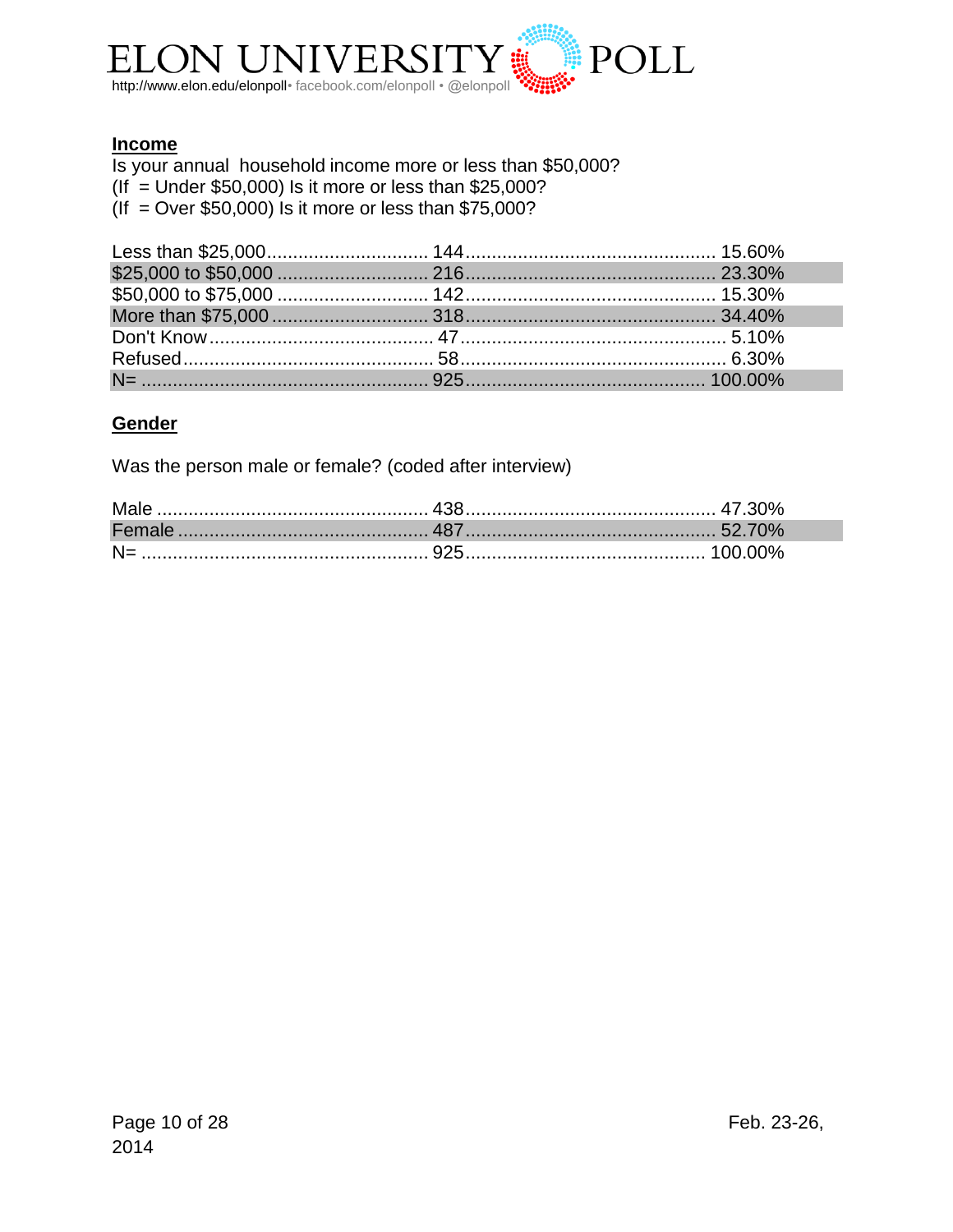

## <span id="page-10-1"></span><span id="page-10-0"></span>**CROSS-TABULATIONS Approval President**

Do you [approve or disapprove] of the way Barack Obama is handling his job as president?

| <b>Presidential Approval and Party</b>                       |               |    |    |      |      |  |
|--------------------------------------------------------------|---------------|----|----|------|------|--|
| Don't know<br><b>Refused</b><br><b>Disapprove</b><br>Approve |               |    |    |      |      |  |
|                                                              | $\frac{0}{0}$ | %  | %  | $\%$ | $\%$ |  |
| <b>Democrats</b>                                             | 81            | 13 |    |      | 100  |  |
| <b>Independents</b>                                          | 28            | 56 | 16 |      | 100  |  |
| <b>Republicans</b>                                           | 4             | 89 |    |      | 100  |  |
| <b>Total</b>                                                 | 39            | 51 |    |      | 100  |  |

| <b>Presidential Approval and Age</b> |         |                   |            |         |              |
|--------------------------------------|---------|-------------------|------------|---------|--------------|
|                                      | Approve | <b>Disapprove</b> | Don't know | Refused | <b>Total</b> |
|                                      | %       | $\%$              | %          | %       | $\%$         |
| $18 - 30$                            | 38      |                   | 15         |         | 100          |
| $31 - 40$                            | 39      | 51                | 9          |         | 100          |
| 41-50                                | 41      | 50                | 9          |         | 100          |
| $51 - 65$                            | 40      | 51                |            |         | 100          |
| $65+$                                | 36      | 56                |            |         | 100          |
| <b>Total</b>                         | 39      | 51                | 11         |         | 100          |

| <b>Presidential Approval and Race</b> |                                                       |               |      |      |     |  |
|---------------------------------------|-------------------------------------------------------|---------------|------|------|-----|--|
|                                       | Don't know<br>Refused<br><b>Disapprove</b><br>Approve |               |      |      |     |  |
|                                       | %                                                     | $\frac{0}{0}$ | $\%$ | $\%$ | %   |  |
| <b>White</b>                          | 27                                                    | 64            |      |      | 100 |  |
| <b>Black</b>                          | 79                                                    |               |      |      | 100 |  |
| <b>Other</b>                          | 46                                                    | 37            | 17   |      | 100 |  |
| <b>Total</b>                          | 39                                                    | 51            |      |      | 100 |  |

| <b>Presidential Approval and Gender</b>                        |    |               |      |      |      |
|----------------------------------------------------------------|----|---------------|------|------|------|
| Don't know<br>Total<br>Refused<br><b>Disapprove</b><br>Approve |    |               |      |      |      |
|                                                                | %  | $\frac{0}{0}$ | $\%$ | $\%$ | $\%$ |
| <b>Male</b>                                                    | 36 | 54            | 10   |      | 100  |
| <b>Female</b>                                                  | 42 | 48            | 10   |      | 100  |
| <b>Total</b>                                                   | 39 | 51            |      |      | 100  |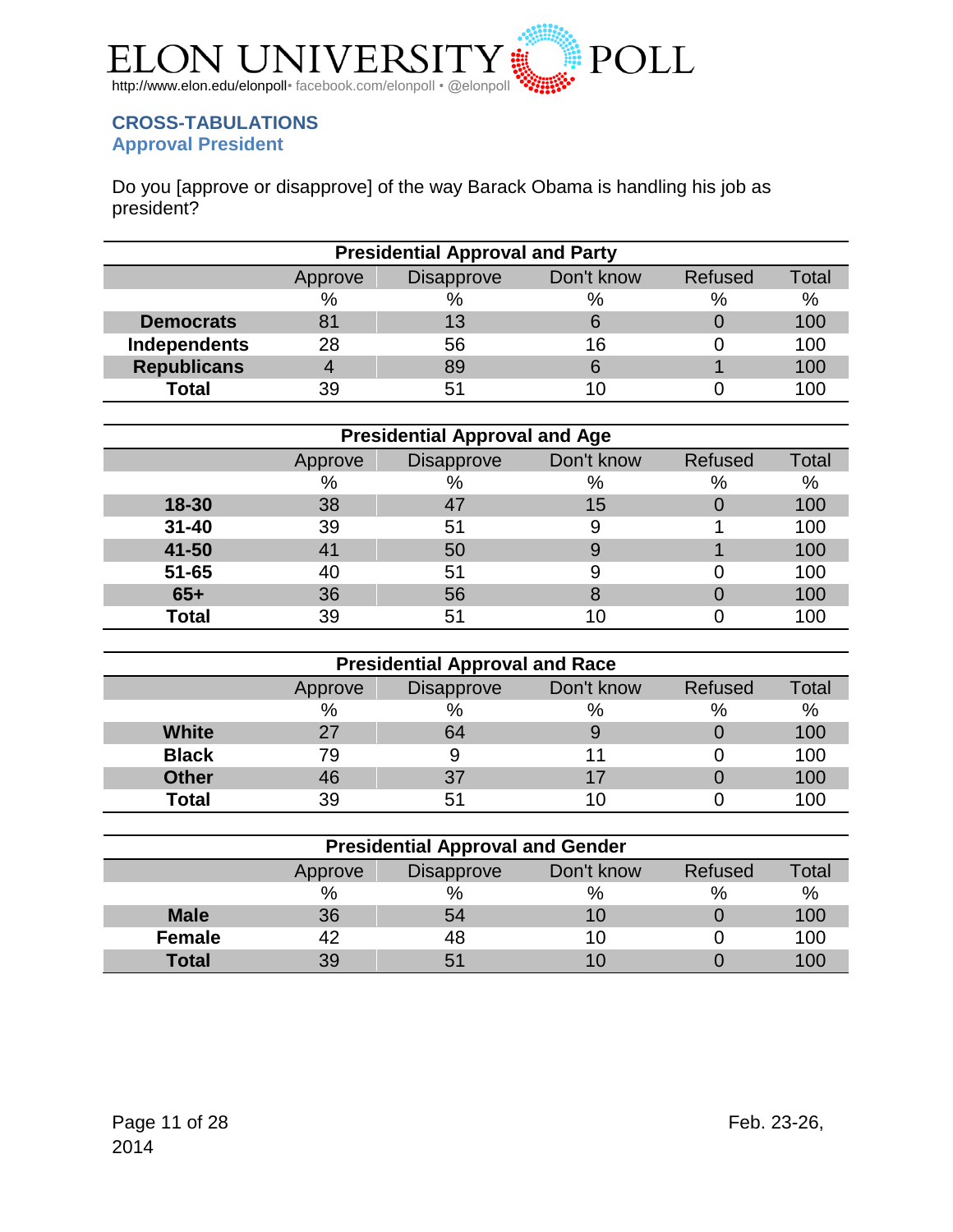

# <span id="page-11-0"></span>**Approval Congress**

# Do you [approve or disapprove] of the way Congress is doing its job?

| <b>Congressional Approval and Party</b> |         |                   |            |         |       |
|-----------------------------------------|---------|-------------------|------------|---------|-------|
|                                         | Approve | <b>Disapprove</b> | Don't know | Refused | Total |
|                                         | $\%$    | %                 | %          | $\%$    | $\%$  |
| <b>Democrats</b>                        | 12      | 80                |            |         | 100   |
| <b>Independents</b>                     |         | 86                |            |         | 100   |
| <b>Republicans</b>                      |         | 82                | 10         |         | 100   |
| <b>Total</b>                            |         | 83                |            |         | 100   |

| <b>Congressional Approval and Age</b> |         |                   |            |         |       |  |  |
|---------------------------------------|---------|-------------------|------------|---------|-------|--|--|
|                                       | Approve | <b>Disapprove</b> | Don't know | Refused | Total |  |  |
|                                       | %       | $\%$              | %          | %       | %     |  |  |
| 18-30                                 | 15      | 69                | 15         |         | 100   |  |  |
| $31 - 40$                             |         | 83                | 9          |         | 100   |  |  |
| 41-50                                 |         | 86                | 6          |         | 100   |  |  |
| $51 - 65$                             |         | 88                | 6          |         | 100   |  |  |
| $65+$                                 |         | 86                |            |         | 100   |  |  |
| <b>Total</b>                          |         | 83                |            |         | 0C    |  |  |

|              | <b>Congressional Approval and Race</b> |                   |            |         |       |  |  |  |
|--------------|----------------------------------------|-------------------|------------|---------|-------|--|--|--|
|              | Approve                                | <b>Disapprove</b> | Don't know | Refused | Total |  |  |  |
|              | %                                      | %                 | %          | %       | %     |  |  |  |
| <b>White</b> |                                        | 86                |            |         | 100   |  |  |  |
| <b>Black</b> | 15                                     | 72                | 13         |         | 100   |  |  |  |
| <b>Other</b> |                                        |                   |            |         | 100   |  |  |  |
| <b>Total</b> |                                        | 83                |            |         | 100   |  |  |  |

| <b>Congressional Approval and Gender</b> |         |                   |            |                |       |  |  |
|------------------------------------------|---------|-------------------|------------|----------------|-------|--|--|
|                                          | Approve | <b>Disapprove</b> | Don't know | <b>Refused</b> | Total |  |  |
|                                          | %       | $\%$              | %          | $\%$           | $\%$  |  |  |
| <b>Male</b>                              |         | 85                |            |                | 100   |  |  |
| <b>Female</b>                            |         |                   | LО         |                | 100   |  |  |
| <b>Total</b>                             |         |                   |            |                | 100   |  |  |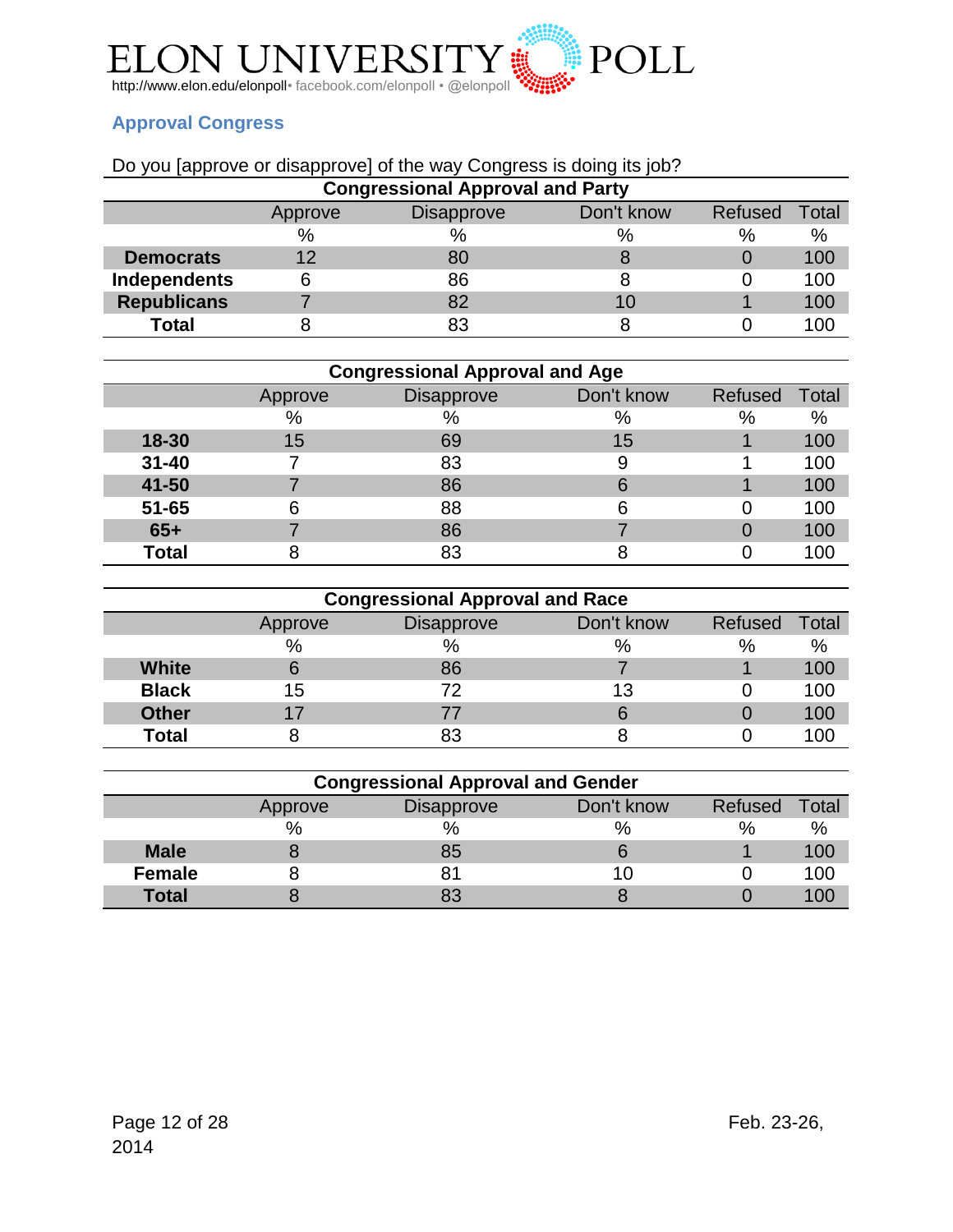

# <span id="page-12-0"></span>**Approval Governor**

Do you [approve or disapprove] of the way Pat McCrory is handling his job as governor?

| <b>Governor Approval and Party</b> |         |                   |            |         |       |  |  |
|------------------------------------|---------|-------------------|------------|---------|-------|--|--|
|                                    | Approve | <b>Disapprove</b> | Don't know | Refused | Total |  |  |
|                                    | $\%$    | $\%$              | %          | %       | $\%$  |  |  |
| <b>Democrats</b>                   | 17      | 69                | 15         |         | 100   |  |  |
| Independents                       | 35      | 38                | 27         |         | 100   |  |  |
| <b>Republicans</b>                 | 59      | 21                | 19         |         | 100   |  |  |
| <b>Total</b>                       | 36      | 43                | 21         |         | 100   |  |  |

| <b>Governor Approval and Age</b> |         |                   |            |                |       |  |  |
|----------------------------------|---------|-------------------|------------|----------------|-------|--|--|
|                                  | Approve | <b>Disapprove</b> | Don't know | <b>Refused</b> | Total |  |  |
|                                  | $\%$    | $\%$              | %          | %              | %     |  |  |
| 18-30                            | 32      | 38                | 28         | 2              | 100   |  |  |
| $31 - 40$                        | 30      | 47                | 23         |                | 100   |  |  |
| 41-50                            | 45      | 40                | 15         |                | 100   |  |  |
| $51 - 65$                        | 35      | 47                | 18         |                | 100   |  |  |
| $65+$                            | 36      | 45                | 19         |                | 100   |  |  |
| <b>Total</b>                     | 35      | 44                | 20         |                | 100   |  |  |

| <b>Governor Approval and Race</b> |         |                   |            |         |       |  |  |
|-----------------------------------|---------|-------------------|------------|---------|-------|--|--|
|                                   | Approve | <b>Disapprove</b> | Don't know | Refused | Total |  |  |
|                                   | $\%$    | %                 | %          | $\%$    | $\%$  |  |  |
| <b>White</b>                      | 39      | 39                | 22         |         | 100   |  |  |
| <b>Black</b>                      | 18      | 66                | 16         |         | 100   |  |  |
| <b>Other</b>                      | 53      | 23                | 23         |         | 100   |  |  |
| <b>Total</b>                      | 35      | 44                | 20         |         | 100   |  |  |

| <b>Governor Approval and Gender</b> |         |                   |            |         |       |  |  |
|-------------------------------------|---------|-------------------|------------|---------|-------|--|--|
|                                     | Approve | <b>Disapprove</b> | Don't know | Refused | Total |  |  |
|                                     | $\%$    | %                 | %          | $\%$    | $\%$  |  |  |
| <b>Male</b>                         | 40      | 41                | 18         |         | 100   |  |  |
| <b>Female</b>                       | 31      | 46                | 22         |         | 100   |  |  |
| <b>Total</b>                        | 35      | 44                | 20         |         | 100   |  |  |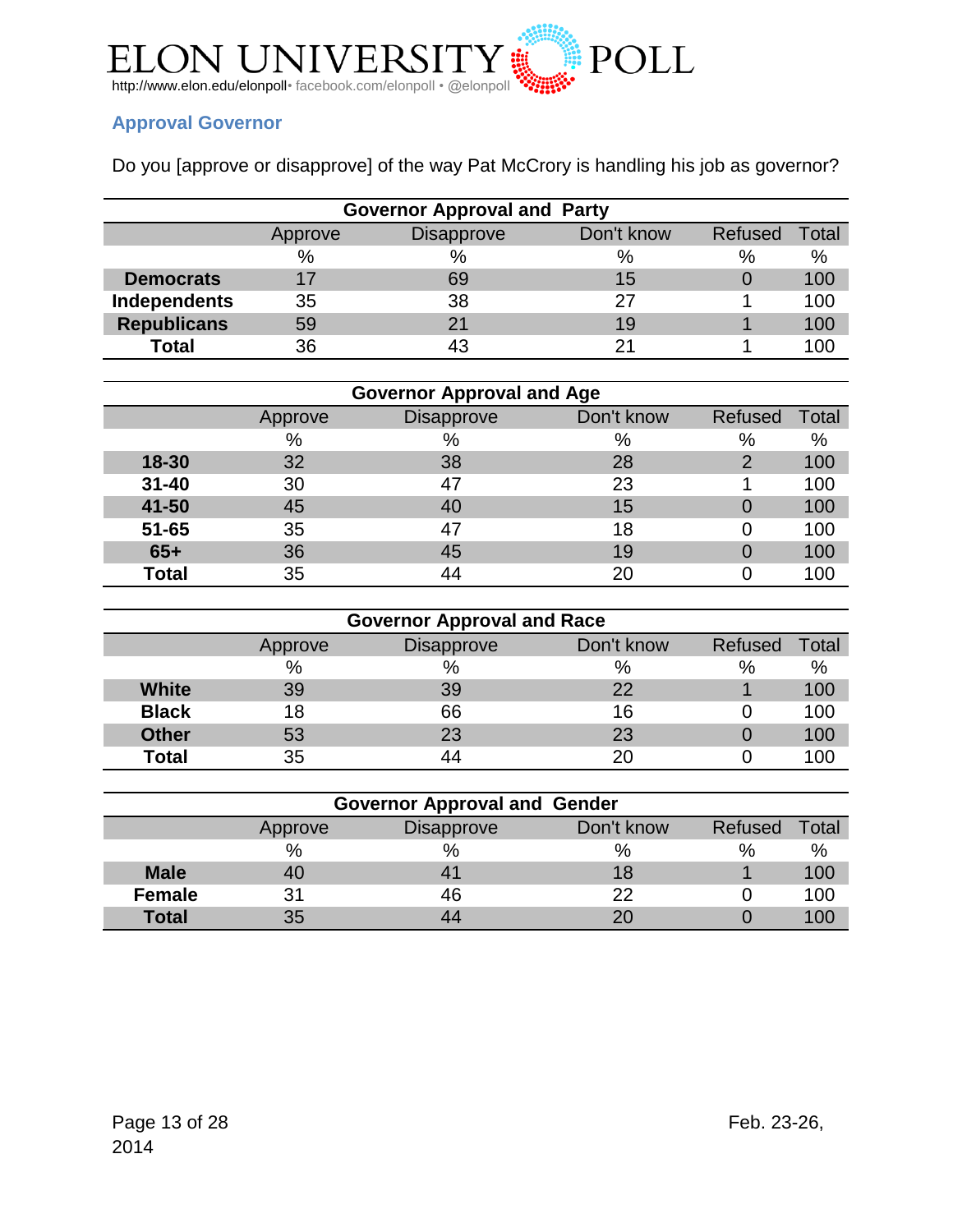

# <span id="page-13-0"></span>**Approval NCGA**

What about the state legislature in Raleigh? Do you [approve or disapprove] of the way the North Carolina General Assembly is doing its job?

| <b>General Assembly Approval and Party</b> |         |                   |            |         |       |  |  |
|--------------------------------------------|---------|-------------------|------------|---------|-------|--|--|
|                                            | Approve | <b>Disapprove</b> | Don't know | Refused | Гotal |  |  |
|                                            | $\%$    | $\%$              | %          | %       | $\%$  |  |  |
| <b>Democrats</b>                           | 22      | 57                | 21         |         | 100   |  |  |
| Independents                               | 25      | 48                | 26         |         | 100   |  |  |
| <b>Republicans</b>                         | 39      | 28                | 31         | ႒       | 100   |  |  |
| <b>Total</b>                               | 28      | 46                | 26         |         | 100   |  |  |

| <b>General Assembly Approval and Age</b> |         |                   |            |         |       |  |  |
|------------------------------------------|---------|-------------------|------------|---------|-------|--|--|
|                                          | Approve | <b>Disapprove</b> | Don't know | Refused | Total |  |  |
|                                          | $\%$    | $\%$              | $\%$       | %       | %     |  |  |
| $18 - 30$                                | 31      | 38                | 31         |         | 100   |  |  |
| $31 - 40$                                | 26      | 49                | 25         |         | 100   |  |  |
| 41-50                                    | 30      | 46                | 23         |         | 100   |  |  |
| $51 - 65$                                | 27      | 52                | 20         |         | 100   |  |  |
| $65+$                                    | 26      | 41                | 33         |         | 100   |  |  |
| <b>Total</b>                             | 28      | 46                | 26         |         | 100   |  |  |

|              | <b>General Assembly Approval and Race</b> |                   |            |         |       |  |  |  |
|--------------|-------------------------------------------|-------------------|------------|---------|-------|--|--|--|
|              | Approve                                   | <b>Disapprove</b> | Don't know | Refused | Total |  |  |  |
|              | $\%$                                      | $\%$              | %          | $\%$    | $\%$  |  |  |  |
| <b>White</b> | 29                                        | 44                | 26         |         | 100   |  |  |  |
| <b>Black</b> | 22                                        | 52                | 26         |         | 100   |  |  |  |
| <b>Other</b> | 40                                        | 39                | 20         |         | 100   |  |  |  |
| <b>Total</b> | 28                                        | 46                | 26         |         | 100   |  |  |  |

| <b>General Assembly Approval and Gender</b> |         |                   |            |         |       |  |  |
|---------------------------------------------|---------|-------------------|------------|---------|-------|--|--|
|                                             | Approve | <b>Disapprove</b> | Don't know | Refused | Total |  |  |
|                                             | $\%$    | $\%$              | $\%$       | $\%$    | %     |  |  |
| <b>Male</b>                                 | 32      | 48                | 19         |         | 100   |  |  |
| <b>Female</b>                               | 24      | 44                | 31         |         | 100   |  |  |
| <b>Total</b>                                | 28      | 46                | 26         |         | 100   |  |  |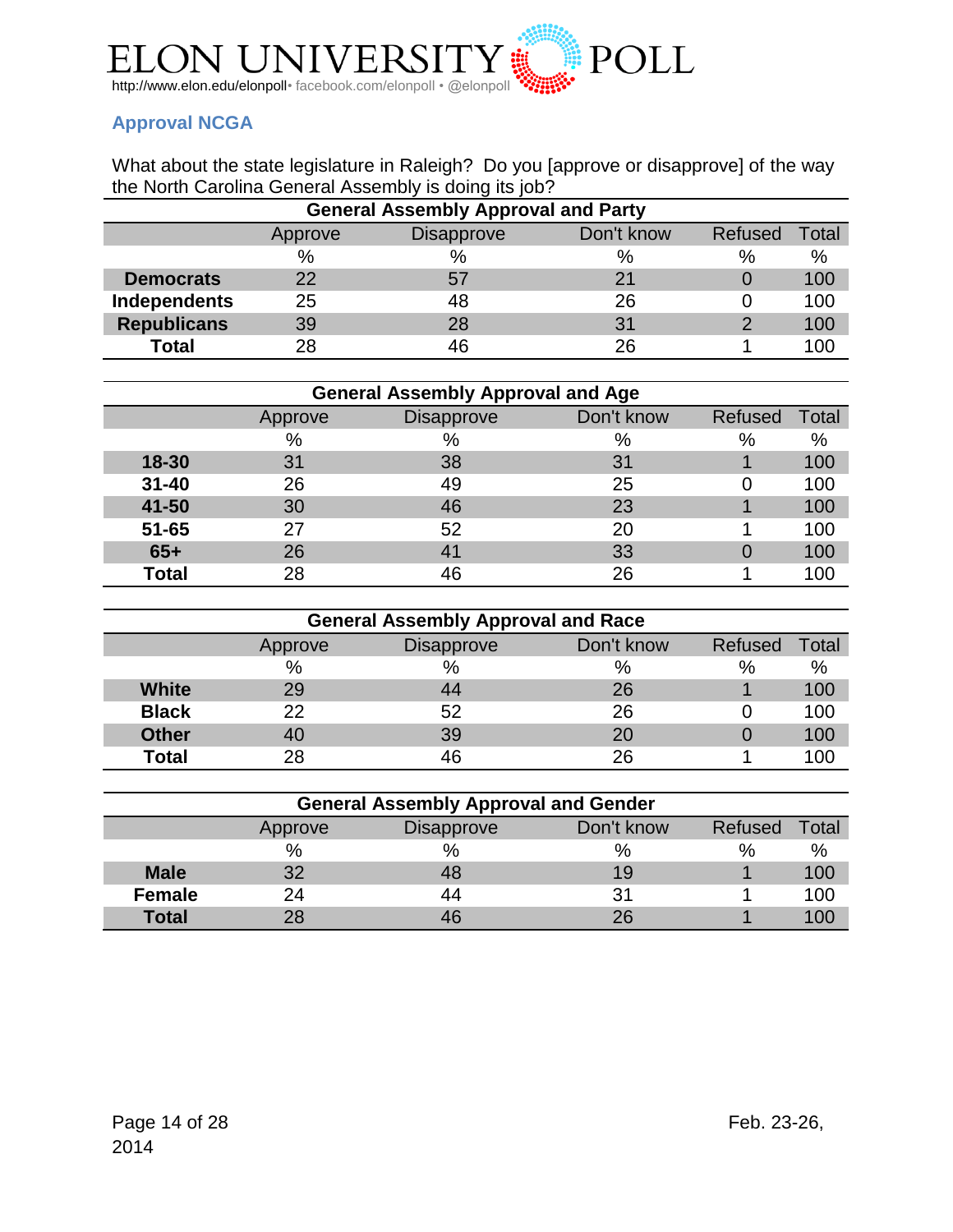

# <span id="page-14-0"></span>**Approval Hagan**

Do you [approve or disapprove] of the way Kay Hagan is handling her job as US Senator?

| <b>Kay Hagan Approval and Party</b> |         |                   |            |                |       |  |
|-------------------------------------|---------|-------------------|------------|----------------|-------|--|
|                                     | Approve | <b>Disapprove</b> | Don't know | <b>Refused</b> | Total |  |
|                                     | $\%$    | %                 | %          | $\%$           | $\%$  |  |
| <b>Democrats</b>                    | 55      | 27                | 18         |                | 100   |  |
| Independents                        | 30      | 52                | 18         |                | 100   |  |
| <b>Republicans</b>                  | 12      | 70                | 18         |                | 100   |  |
| <b>Total</b>                        | 33      | 49                | 18         |                | 100   |  |

| Kay Hagan Approval and Age |         |                   |            |         |       |  |
|----------------------------|---------|-------------------|------------|---------|-------|--|
|                            | Approve | <b>Disapprove</b> | Don't know | Refused | Total |  |
|                            | %       | $\%$              | $\%$       | %       | %     |  |
| 18-30                      | 40      | 38                | 21         |         | 100   |  |
| $31 - 40$                  | 27      | 53                | 20         |         | 100   |  |
| 41-50                      | 30      | 53                | 17         |         | 100   |  |
| $51 - 65$                  | 36      | 47                | 17         |         | 100   |  |
| $65+$                      | 31      | 52                | 17         |         | 100   |  |
| <b>Total</b>               | 33      | 48                | 18         |         | 100   |  |

| Kay Hagan Approval and Race |         |                   |            |         |       |
|-----------------------------|---------|-------------------|------------|---------|-------|
|                             | Approve | <b>Disapprove</b> | Don't know | Refused | Total |
|                             | $\%$    | %                 | %          | $\%$    | %     |
| <b>White</b>                | 26      | 55                | 18         |         | 100   |
| <b>Black</b>                | 57      | 27                | 16         |         | 100   |
| <b>Other</b>                | 39      | 38                | 23         |         | 100   |
| <b>Total</b>                | 33      | 48                | 18         |         | 100   |

| Kay Hagan Approval and Gender |         |                   |            |         |       |
|-------------------------------|---------|-------------------|------------|---------|-------|
|                               | Approve | <b>Disapprove</b> | Don't know | Refused | Total |
|                               | $\%$    | %                 | %          | $\%$    | $\%$  |
| <b>Male</b>                   | 34      | 50                |            |         | 100   |
| <b>Female</b>                 | 33      | 47                | 19         |         | 100   |
| <b>Total</b>                  | 33      |                   | 18         |         | 10C   |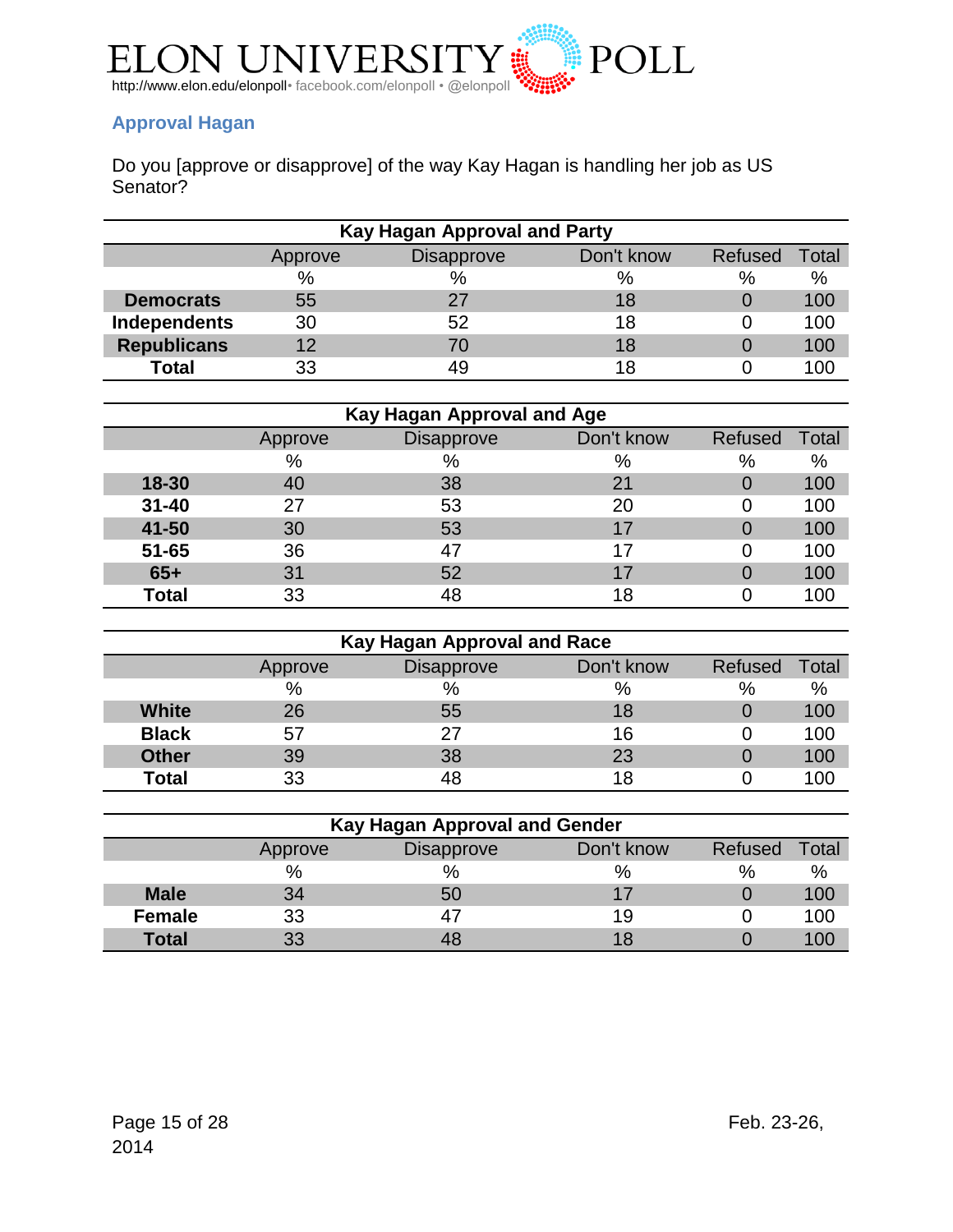

# <span id="page-15-0"></span>**Approval Burr**

Do you [approve or disapprove] of the way Richard Burr is handling her job as US Senator?

| <b>Richard Burr Approval and Party</b> |         |                   |            |         |       |
|----------------------------------------|---------|-------------------|------------|---------|-------|
|                                        | Approve | <b>Disapprove</b> | Don't know | Refused | Total |
|                                        | $\%$    | %                 | %          | $\%$    | $\%$  |
| <b>Democrats</b>                       | 29      | 36                | 35         |         | 100   |
| Independents                           | 31      | 36                | 33         |         | 100   |
| <b>Republicans</b>                     | 42      | 20                | 38         |         | 100   |
| <b>Total</b>                           | 33      | 31                | 35         |         | 100   |

|              | <b>Richard Burr Approval and Age</b> |                   |            |         |       |  |  |
|--------------|--------------------------------------|-------------------|------------|---------|-------|--|--|
|              | Approve                              | <b>Disapprove</b> | Don't know | Refused | Total |  |  |
|              | %                                    | $\%$              | $\%$       | %       | %     |  |  |
| 18-30        | 38                                   | 28                | 34         |         | 100   |  |  |
| $31 - 40$    | 26                                   | 32                | 41         |         | 100   |  |  |
| 41-50        | 36                                   | 34                | 30         |         | 100   |  |  |
| $51 - 65$    | 31                                   | 32                | 37         |         | 100   |  |  |
| $65+$        | 35                                   | 31                | 34         |         | 100   |  |  |
| <b>Total</b> | 33                                   | 31                | 35         |         | 100   |  |  |

| <b>Richard Burr Approval and Race</b> |         |                   |            |         |                        |
|---------------------------------------|---------|-------------------|------------|---------|------------------------|
|                                       | Approve | <b>Disapprove</b> | Don't know | Refused | $\tau$ <sub>otal</sub> |
|                                       | $\%$    | $\%$              | %          | %       | $\%$                   |
| <b>White</b>                          | 34      | 31                | 34         |         | 100                    |
| <b>Black</b>                          | 29      | 31                | 39         |         | 100                    |
| <b>Other</b>                          | 37      | 32                | 31         |         | 100                    |
| <b>Total</b>                          | 33      | 31                | 35         |         | 100                    |

| <b>Richard Burr Approval and Gender</b> |                                                       |                |    |      |      |  |
|-----------------------------------------|-------------------------------------------------------|----------------|----|------|------|--|
|                                         | Don't know<br>Refused<br><b>Disapprove</b><br>Approve |                |    |      |      |  |
|                                         | $\%$                                                  | $\%$           | %  | $\%$ | $\%$ |  |
| <b>Male</b>                             | 40                                                    | 32             | 28 |      | 100  |  |
| <b>Female</b>                           | 27                                                    | 31             | 41 |      | 100  |  |
| <b>Total</b>                            | 33                                                    | 3 <sup>1</sup> | 35 |      | 10C  |  |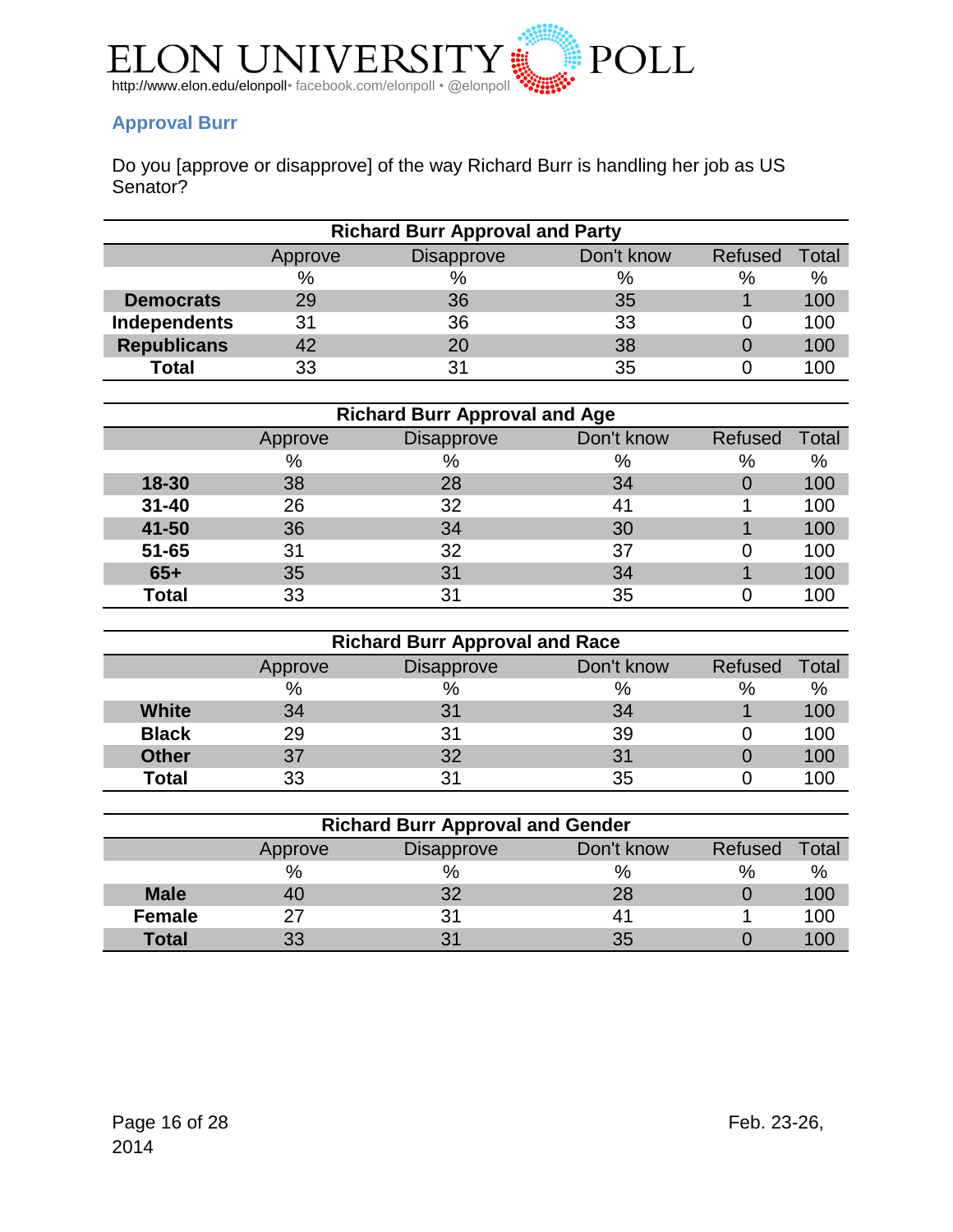

# <span id="page-16-0"></span>**Tillis Recognition**

# Do you recognize the name Thom Tillis?

| <b>Tillis Name Recognition and Party</b> |      |      |            |       |  |
|------------------------------------------|------|------|------------|-------|--|
|                                          | Yes  | No   | Don't Know | Total |  |
|                                          | $\%$ | $\%$ | $\%$       | $\%$  |  |
| <b>Democrats</b>                         | 36   | 61   |            | 100   |  |
| Independents                             | 37   | 59   |            | 100   |  |
| <b>Republicans</b>                       | 43   | 54   |            | 100   |  |
| <b>Total</b>                             | 38   | 58   |            | I NC  |  |

| <b>Tillis Name Recognition and Age</b> |     |    |            |       |  |  |
|----------------------------------------|-----|----|------------|-------|--|--|
|                                        | Yes | No | Don't Know | Total |  |  |
|                                        | %   | %  | $\%$       | %     |  |  |
| 18-30                                  | 10  | 85 | 5          | 100   |  |  |
| $31 - 40$                              | 33  | 64 | ≏          | 100   |  |  |
| 41-50                                  | 40  | 59 |            | 100   |  |  |
| $51 - 65$                              | 50  | 46 | 5          | 100   |  |  |
| $65+$                                  | 57  | 40 | 3          | 100   |  |  |
| <b>Total</b>                           | 38  | 58 |            | 100   |  |  |

| <b>Tillis Name Recognition and Race</b> |            |      |            |       |  |
|-----------------------------------------|------------|------|------------|-------|--|
|                                         | <b>Yes</b> | No   | Don't Know | Гоtal |  |
|                                         | %          | $\%$ | %          | %     |  |
| <b>White</b>                            |            | 54   | 2<br>w     | 100   |  |
| <b>Black</b>                            | 26         | 71   | っ<br>C     | 100   |  |
| <b>Other</b>                            | 25         | 68   |            | 100   |  |
| <b>Total</b>                            | 38         |      |            | 100   |  |

| <b>Tillis Name Recognition and Gender</b> |      |    |            |              |  |
|-------------------------------------------|------|----|------------|--------------|--|
|                                           | Yes  |    | Don't Know | <b>Total</b> |  |
|                                           | $\%$ | %  | $\%$       | $\%$         |  |
| <b>Male</b>                               |      | 55 | C          | 100          |  |
| <b>Female</b>                             | 35   |    |            | 100          |  |
| <b>Total</b>                              |      |    | ◠          | 100          |  |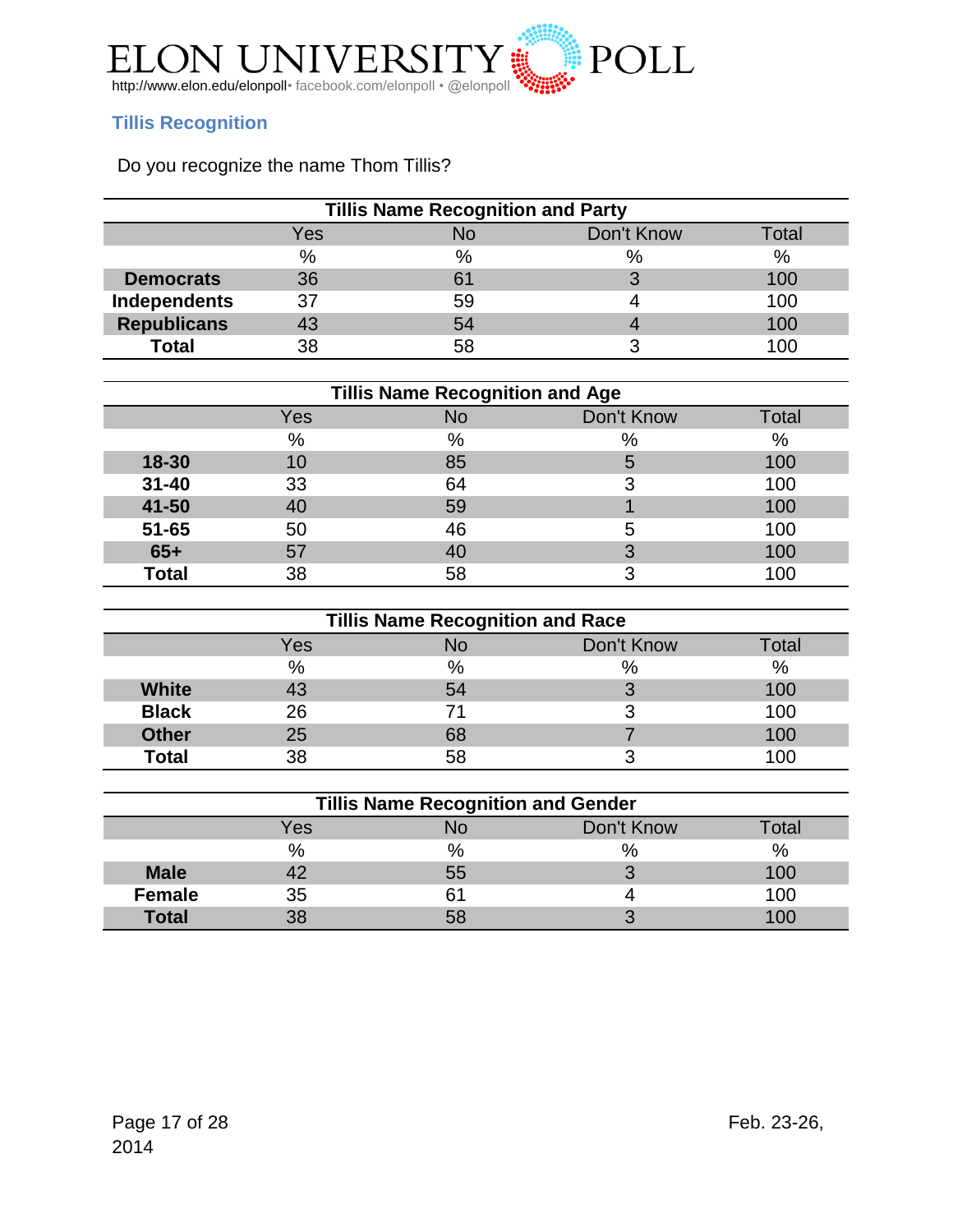

# <span id="page-17-0"></span>**Tillis Favorability**

Do you have a favorable or unfavorable opinion about Thom Tillis?

| <b>Tillis Favorability and Party</b> |           |             |                         |       |  |  |
|--------------------------------------|-----------|-------------|-------------------------|-------|--|--|
|                                      | Favorable | Unfavorable | Don't Know (or Neither) | Total |  |  |
|                                      | %         | $\%$        | $\%$                    | $\%$  |  |  |
| <b>Democrats</b>                     |           | 53          |                         | 100   |  |  |
| Independents                         | 19        | 34          |                         | 100   |  |  |
| <b>Republicans</b>                   | 29        | 14          | 56                      | 100   |  |  |
| <b>Total</b>                         |           | 34          |                         | 100   |  |  |

| <b>Tillis Favorability and Age</b> |           |             |                                 |   |       |  |  |  |
|------------------------------------|-----------|-------------|---------------------------------|---|-------|--|--|--|
|                                    | Favorable | Unfavorable | Don't Know (or Neither) Refused |   | Total |  |  |  |
|                                    | %         | %           | $\%$                            | % | %     |  |  |  |
| 18-30                              | 10        | 30          | 60                              | 0 | 100   |  |  |  |
| $31 - 40$                          | 28        | 26          | 46                              |   | 100   |  |  |  |
| 41-50                              | 16        | 34          | 51                              |   | 100   |  |  |  |
| $51 - 65$                          | 15        | 37          | 48                              |   | 100   |  |  |  |
| $65+$                              | 19        | 35          | 45                              |   | 100   |  |  |  |
| <b>Total</b>                       | 18        | 34          | 48                              |   | 100   |  |  |  |

| <b>Tillis Favorability and Race</b> |           |             |                                 |      |       |  |  |  |
|-------------------------------------|-----------|-------------|---------------------------------|------|-------|--|--|--|
|                                     | Favorable | Unfavorable | Don't Know (or Neither) Refused |      | Total |  |  |  |
|                                     | $\%$      | $\%$        | %                               | $\%$ | %     |  |  |  |
| <b>White</b>                        | 21        | 32          |                                 |      | 100   |  |  |  |
| <b>Black</b>                        |           | 45          | 48                              |      | 100   |  |  |  |
| <b>Other</b>                        |           | 26          | 74                              |      | 100   |  |  |  |
| <b>Total</b>                        |           | 34          | 48                              |      | 100   |  |  |  |

| <b>Tillis Favorability and Gender</b> |           |             |                                 |   |       |  |  |  |
|---------------------------------------|-----------|-------------|---------------------------------|---|-------|--|--|--|
|                                       | Favorable | Unfavorable | Don't Know (or Neither) Refused |   | Total |  |  |  |
|                                       | %         | $\%$        | %                               | % | %     |  |  |  |
| <b>Male</b>                           | 23        | 33          | 44                              |   | 100   |  |  |  |
| <b>Female</b>                         | 13        | 35          | 52                              |   | 100   |  |  |  |
| <b>Total</b>                          |           | 34          |                                 |   |       |  |  |  |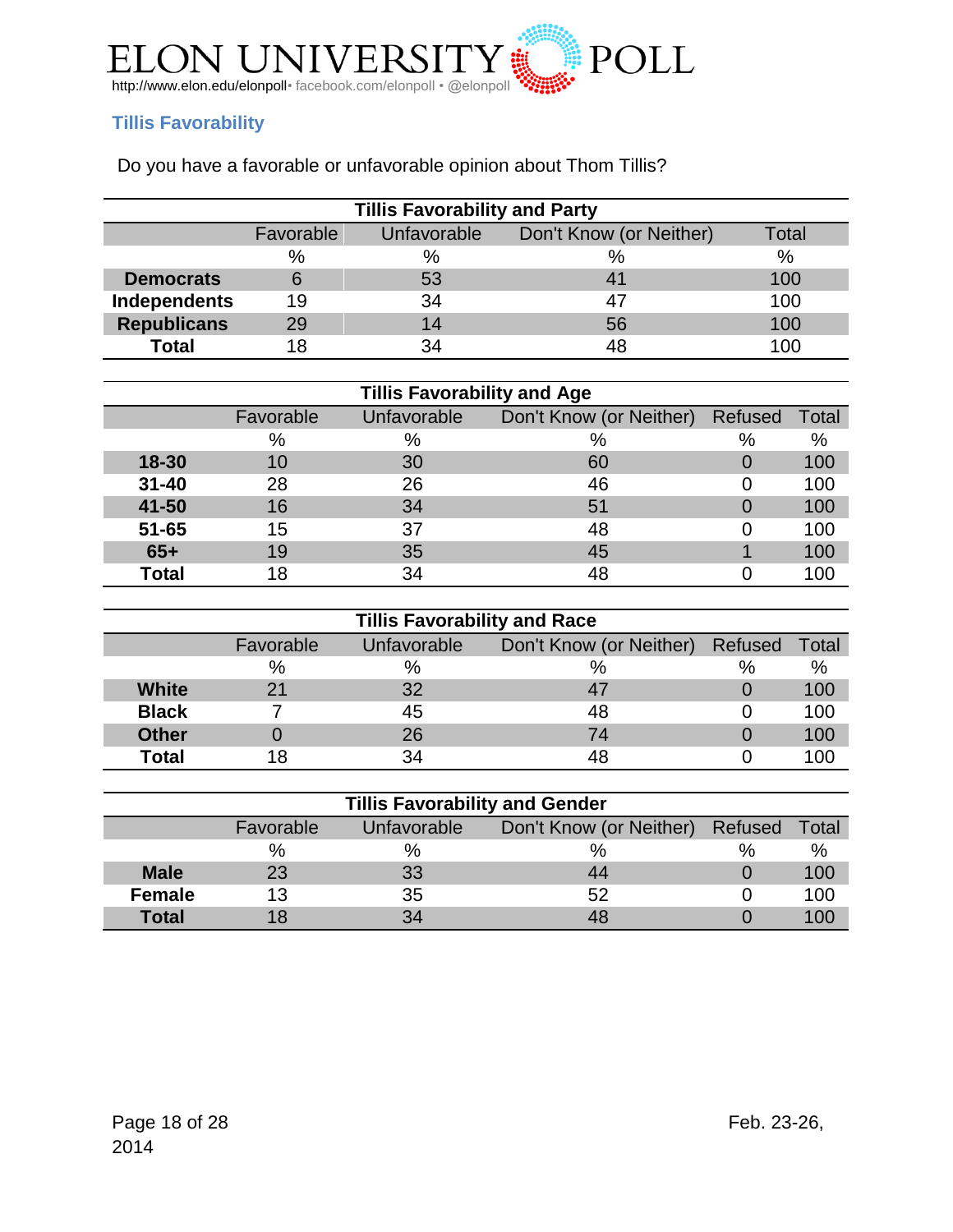

# <span id="page-18-0"></span>**Affordable Care Act / Obamacare**

In the long run, how do you think the Affordable Care Act, often referred to as Obamacare, will affect the healthcare situation in North Carolina as a whole? [Will it make things better, not make much difference, or will it make things worse?]

| <b>ACA Expectations and Party</b> |                                                                                                                          |    |      |               |     |  |  |  |
|-----------------------------------|--------------------------------------------------------------------------------------------------------------------------|----|------|---------------|-----|--|--|--|
|                                   | Not Make Much<br><b>Make Things</b><br>Make Things<br>Total<br>Don't Know<br><b>Better</b><br>Worse<br><b>Difference</b> |    |      |               |     |  |  |  |
|                                   | %                                                                                                                        | %  | $\%$ | $\frac{0}{0}$ | %   |  |  |  |
| <b>Democrats</b>                  | 57                                                                                                                       | 15 | 20   | 9             | 100 |  |  |  |
| Independents                      | 27                                                                                                                       |    | 56   | 6             | 100 |  |  |  |
| <b>Republicans</b>                | 3                                                                                                                        | 12 | 83   | 3             | 100 |  |  |  |
| <b>Total</b>                      | 30                                                                                                                       | 12 | 51   |               | 100 |  |  |  |

| <b>ACA Expectations and Age</b> |                              |                                    |                             |            |       |  |  |
|---------------------------------|------------------------------|------------------------------------|-----------------------------|------------|-------|--|--|
|                                 | Make Things<br><b>Better</b> | Not Make Much<br><b>Difference</b> | <b>Make Things</b><br>Worse | Don't Know | Total |  |  |
|                                 | %                            | $\%$                               | $\%$                        | $\%$       | $\%$  |  |  |
| 18-30                           | 31                           | 14                                 | 51                          | 4          | 100   |  |  |
| $31 - 40$                       | 26                           | 18                                 | 51                          |            | 100   |  |  |
| 41-50                           | 28                           | 11                                 | 53                          | 8          | 100   |  |  |
| $51 - 65$                       | 35                           | 9                                  | 49                          |            | 100   |  |  |
| $65+$                           | 29                           | 9                                  | 53                          | 10         | 100   |  |  |
| <b>Total</b>                    | 30                           | 12                                 | 51                          | 6          | 100   |  |  |

| <b>ACA Expectations and Race</b> |                              |                                    |                      |            |       |  |  |
|----------------------------------|------------------------------|------------------------------------|----------------------|------------|-------|--|--|
|                                  | Make Things<br><b>Better</b> | Not Make Much<br><b>Difference</b> | Make Things<br>Worse | Don't Know | Total |  |  |
|                                  | %                            | %                                  | %                    | $\%$       | %     |  |  |
| White                            | 2 <sub>1</sub>               | 10                                 | 63                   | 5          | 100   |  |  |
| <b>Black</b>                     | 58                           | 19                                 | 14                   | 9          | 100   |  |  |
| <b>Other</b>                     | 41                           | 14                                 | 37                   | 8          | 100   |  |  |
| <b>Total</b>                     | 30                           |                                    | 51                   |            | 100   |  |  |

| <b>ACA Expectations and Gender</b>                                                                                              |    |      |    |      |     |  |  |
|---------------------------------------------------------------------------------------------------------------------------------|----|------|----|------|-----|--|--|
| Not Make Much<br><b>Make Things</b><br><b>Make Things</b><br>Don't Know<br>Total<br><b>Better</b><br>Worse<br><b>Difference</b> |    |      |    |      |     |  |  |
|                                                                                                                                 | %  | $\%$ | %  | $\%$ | %   |  |  |
| <b>Male</b>                                                                                                                     | 31 | 13   | 52 | 5    | 100 |  |  |
| <b>Female</b>                                                                                                                   | 30 | 12   | 50 |      | 100 |  |  |
| <b>Total</b>                                                                                                                    | 30 |      | 51 |      | 100 |  |  |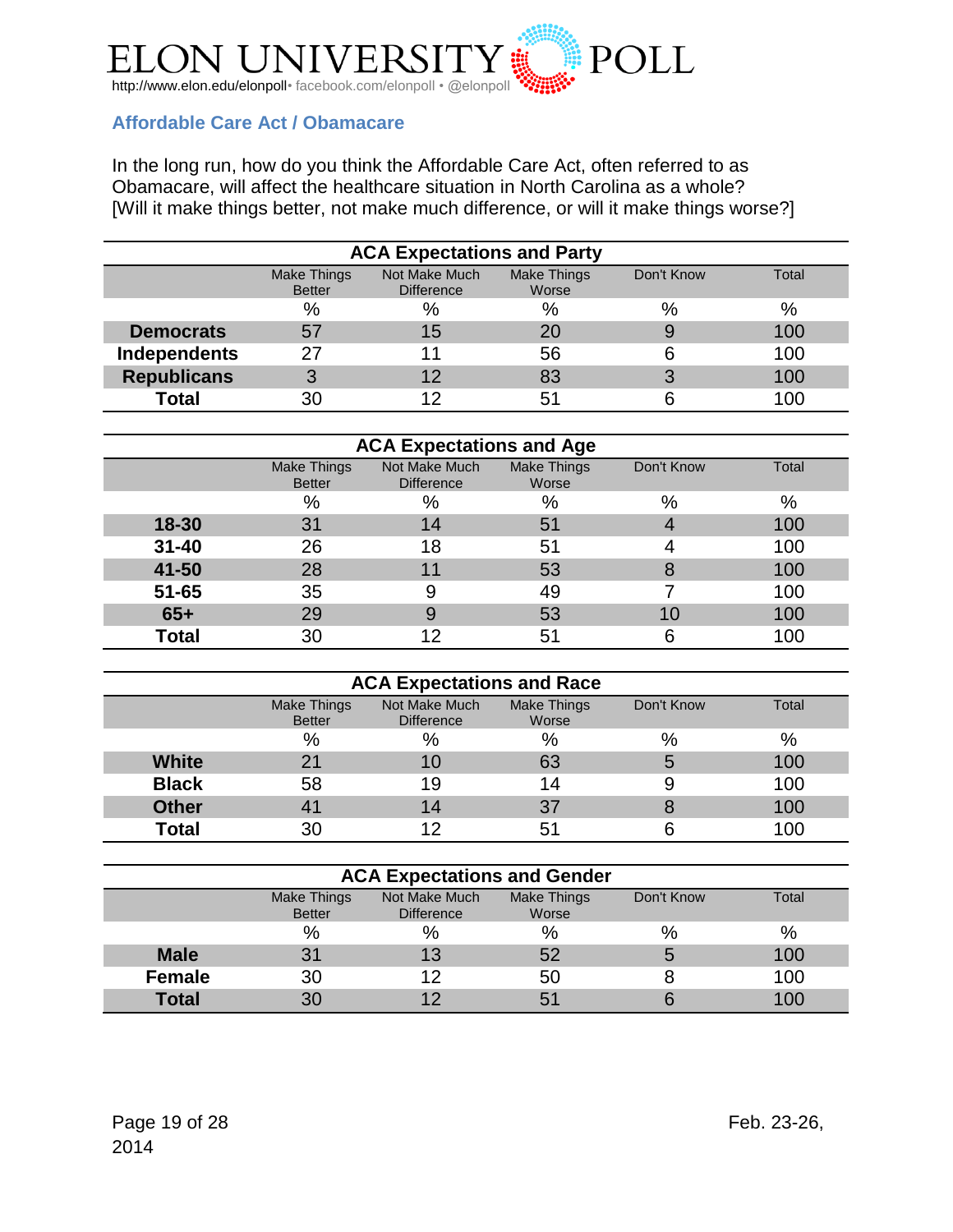

# <span id="page-19-0"></span>**Marijuana Legalization**

|  | Do you [support or oppose] legalization of marijuana in North Carolina? |
|--|-------------------------------------------------------------------------|
|--|-------------------------------------------------------------------------|

| <b>Marijuana Legalization and Party</b> |                                                            |    |    |   |     |  |  |  |
|-----------------------------------------|------------------------------------------------------------|----|----|---|-----|--|--|--|
|                                         | Don't Know<br>Total<br><b>Refused</b><br>Oppose<br>Support |    |    |   |     |  |  |  |
|                                         | $\%$                                                       | %  | %  | % | %   |  |  |  |
| <b>Democrats</b>                        | 43                                                         | 46 |    |   | 100 |  |  |  |
| Independents                            | 47                                                         | 42 |    |   | 100 |  |  |  |
| <b>Republicans</b>                      | 23                                                         | 68 | 10 |   | 100 |  |  |  |
| <b>Total</b>                            | 39                                                         | 51 |    |   | 100 |  |  |  |

|              | <b>Marijuana Legalization and Age</b> |               |            |         |       |  |  |  |
|--------------|---------------------------------------|---------------|------------|---------|-------|--|--|--|
|              | Support                               | <b>Oppose</b> | Don't Know | Refused | Total |  |  |  |
|              | $\%$                                  | $\%$          | %          | %       | %     |  |  |  |
| 18-30        | 54                                    | 39            |            |         | 100   |  |  |  |
| $31 - 40$    |                                       | 40            | 13         |         | 100   |  |  |  |
| 41-50        | 30                                    | 57            | 13         |         | 100   |  |  |  |
| $51 - 65$    | 36                                    | 53            | 10         |         | 100   |  |  |  |
| $65+$        | 25                                    | 63            | 12         |         | 100   |  |  |  |
| <b>Total</b> | 39                                    | 51            |            |         | . ೧೧  |  |  |  |

| <b>Marijuana Legalization and Race</b> |                                            |               |      |   |     |  |  |
|----------------------------------------|--------------------------------------------|---------------|------|---|-----|--|--|
|                                        | Don't Know<br>Refused<br>Oppose<br>Support |               |      |   |     |  |  |
|                                        | $\%$                                       | $\frac{0}{0}$ | $\%$ | % | %   |  |  |
| <b>White</b>                           | 39                                         | 50            |      |   | 100 |  |  |
| <b>Black</b>                           | 36                                         | 54            | 10   |   | 100 |  |  |
| <b>Other</b>                           | 42                                         | 49            | 10   |   | 100 |  |  |
| <b>Total</b>                           | 39                                         | 51            |      |   | 00  |  |  |

| <b>Marijuana Legalization and Gender</b>            |      |    |      |   |      |  |  |
|-----------------------------------------------------|------|----|------|---|------|--|--|
| Don't Know<br>Refused<br>Total<br>Support<br>Oppose |      |    |      |   |      |  |  |
|                                                     | $\%$ | %  | $\%$ | % | $\%$ |  |  |
| <b>Male</b>                                         |      | 46 |      |   | 100  |  |  |
| <b>Female</b>                                       | つつ   | 55 | 13   |   | 100  |  |  |
| <b>Total</b>                                        | 39   | 51 |      |   | l OC |  |  |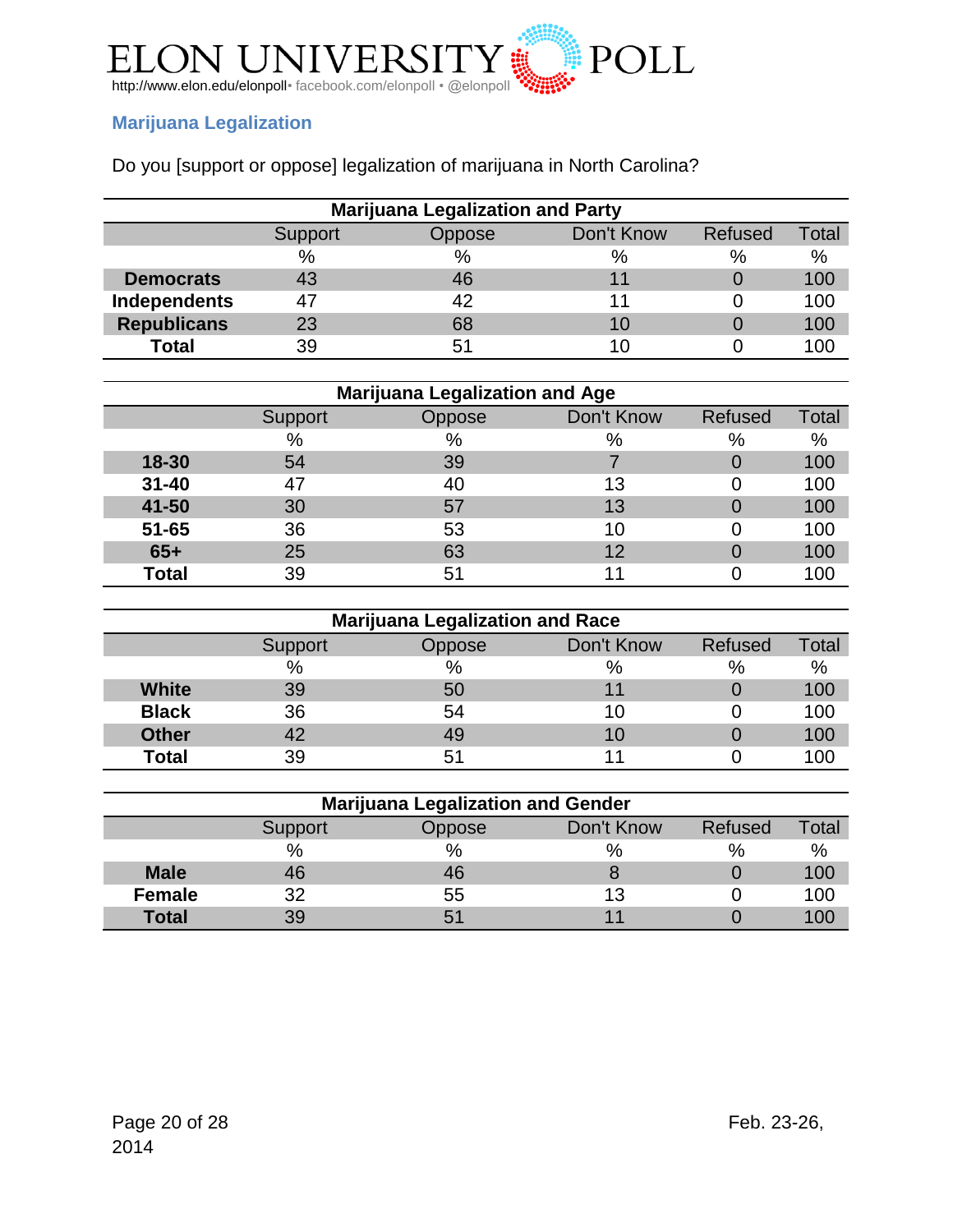

# <span id="page-20-0"></span>**Gay Marriage**

# Do you [support or oppose] gay marriage?

| <b>Gay Marriage and Party</b> |         |        |            |         |              |
|-------------------------------|---------|--------|------------|---------|--------------|
|                               | Support | Oppose | Don't Know | Refused | <b>Total</b> |
|                               | $\%$    | $\%$   | %          | $\%$    | %            |
| <b>Democrats</b>              | 48      | 42     | 10         |         | 100          |
| Independents                  | 47      | 43     | 10         |         | 100          |
| <b>Republicans</b>            | 22      | 70     |            |         | 100          |
| <b>Total</b>                  | 40      | 50     |            |         | 100          |

| <b>Gay Marriage and Age</b> |         |        |            |         |       |
|-----------------------------|---------|--------|------------|---------|-------|
|                             | Support | Oppose | Don't Know | Refused | Total |
|                             | $\%$    | %      | %          | $\%$    | %     |
| 18-30                       | 56      | 38     | 6          |         | 100   |
| $31 - 40$                   | 43      | 48     |            |         | 100   |
| 41-50                       | 42      | 46     | 11         |         | 100   |
| $51 - 65$                   | 35      | 53     | 11         |         | 100   |
| $65+$                       | 26      | 65     |            |         | 100   |
| <b>Total</b>                |         | 50     |            |         | 00    |

| <b>Gay Marriage and Race</b> |         |        |            |         |       |  |
|------------------------------|---------|--------|------------|---------|-------|--|
|                              | Support | Oppose | Don't Know | Refused | Total |  |
|                              | $\%$    | $\%$   | $\%$       | %       | $\%$  |  |
| <b>White</b>                 |         | 50     |            |         | 100   |  |
| <b>Black</b>                 | 36      | 53     | 12         |         | 100   |  |
| <b>Other</b>                 |         | 49     |            |         | 100   |  |
| <b>Total</b>                 |         | 50     |            |         | 100   |  |

| <b>Gay Marriage and Gender</b> |         |        |            |         |       |  |
|--------------------------------|---------|--------|------------|---------|-------|--|
|                                | Support | Oppose | Don't Know | Refused | Total |  |
|                                | %       | $\%$   | $\%$       | %       | $\%$  |  |
| <b>Male</b>                    | 39      | 51     |            |         | 100   |  |
| <b>Female</b>                  |         | 49     |            |         | 100   |  |
| <b>Total</b>                   |         | 50     |            |         | 100   |  |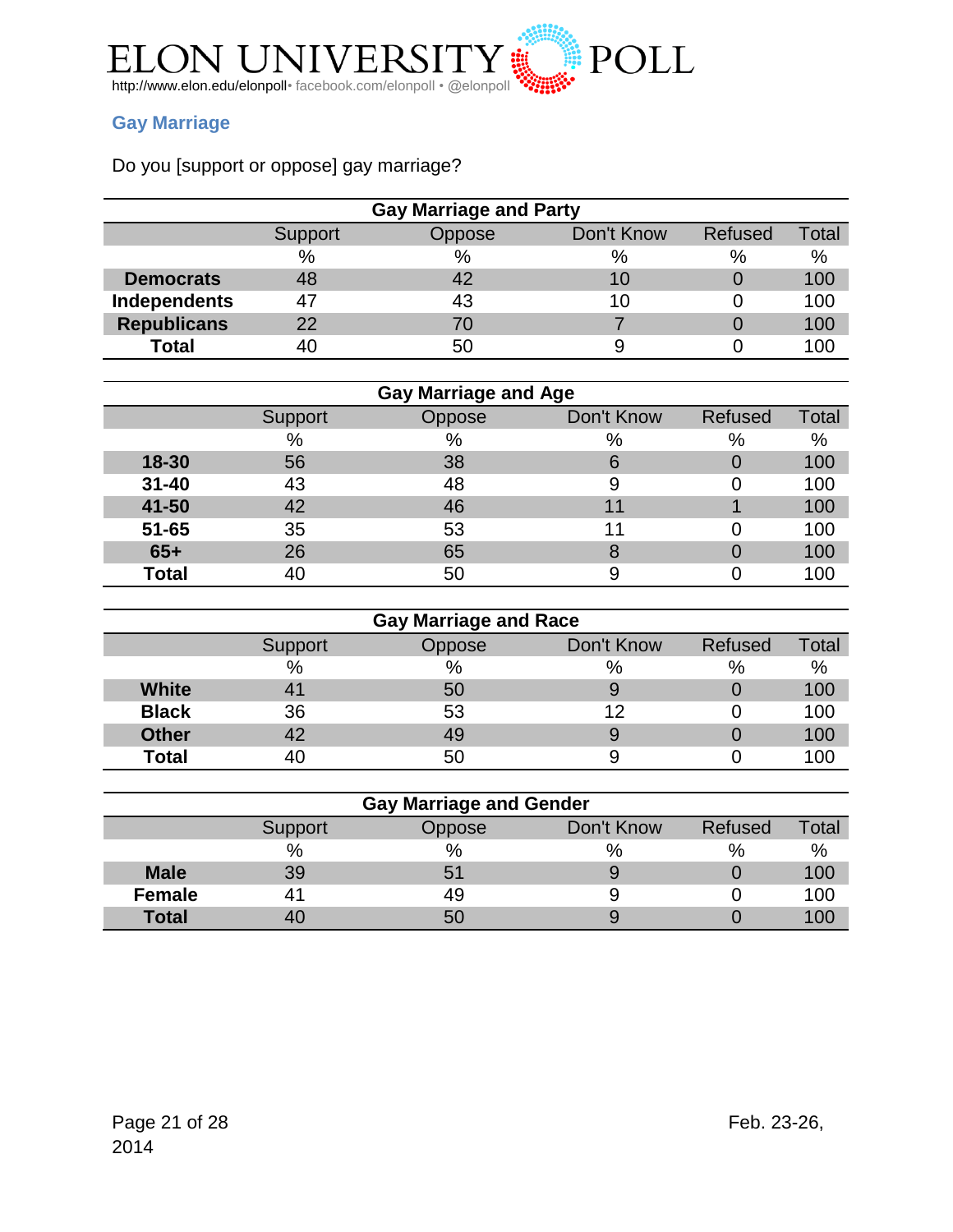

# <span id="page-21-0"></span>**Coal Ash Spill Awareness**

How much, if anything, have you heard about the recent accident in which coal ash was spilled into a North Carolina river?

| <b>Coal Ash Spill Awareness and Party</b> |       |          |                |            |       |  |
|-------------------------------------------|-------|----------|----------------|------------|-------|--|
|                                           | A lot | A little | Nothing at all | Don't Know | Total |  |
|                                           | $\%$  | $\%$     | $\%$           | %          | $\%$  |  |
| <b>Democrats</b>                          | 35    | 39       | 26             |            | 100   |  |
| Independents                              | 39    | 35       | 26             |            | 100   |  |
| <b>Republicans</b>                        | 33    |          | 26             |            | 100   |  |
| <b>Total</b>                              | 36    | 38       | 26             |            | 100   |  |

| <b>Coal Ash Spill Awareness and Age</b> |       |          |                           |   |       |  |
|-----------------------------------------|-------|----------|---------------------------|---|-------|--|
|                                         | A lot | A little | Nothing at all Don't Know |   | Total |  |
|                                         | %     | %        | %                         | % | %     |  |
| 18-30                                   | 20    | 36       | 44                        |   | 100   |  |
| $31 - 40$                               | 26    | 33       | 41                        |   | 100   |  |
| 41-50                                   | 38    | 46       | 16                        |   | 100   |  |
| $51 - 65$                               | 44    | 40       | 16                        |   | 100   |  |
| $65+$                                   | 48    | 34       | 17                        |   | 100   |  |
| <b>Total</b>                            | 36    | 38       | 26                        |   | 100   |  |

| <b>Coal Ash Spill Awareness and Race</b> |       |          |                |            |       |  |
|------------------------------------------|-------|----------|----------------|------------|-------|--|
|                                          | A lot | A little | Nothing at all | Don't Know | Total |  |
|                                          | %     | %        | $\%$           | $\%$       | %     |  |
| <b>White</b>                             | 38    | 39       | 23             |            | 100   |  |
| <b>Black</b>                             | 30    | 36       | 34             |            | 100   |  |
| <b>Other</b>                             | 28    | 29       | 43             |            | 100   |  |
| <b>Total</b>                             | 36    | 38       | 26             |            | 100   |  |

| <b>Coal Ash Spill Awareness and Gender</b> |       |          |                           |      |       |  |
|--------------------------------------------|-------|----------|---------------------------|------|-------|--|
|                                            | A lot | A little | Nothing at all Don't Know |      | Total |  |
|                                            | %     | $\%$     | $\%$                      | $\%$ | $\%$  |  |
| <b>Male</b>                                |       | 37       |                           |      | 100   |  |
| <b>Female</b>                              | 31    | 39       | 30                        |      | 100   |  |
| <b>Total</b>                               | 36    | 38       | 26                        |      |       |  |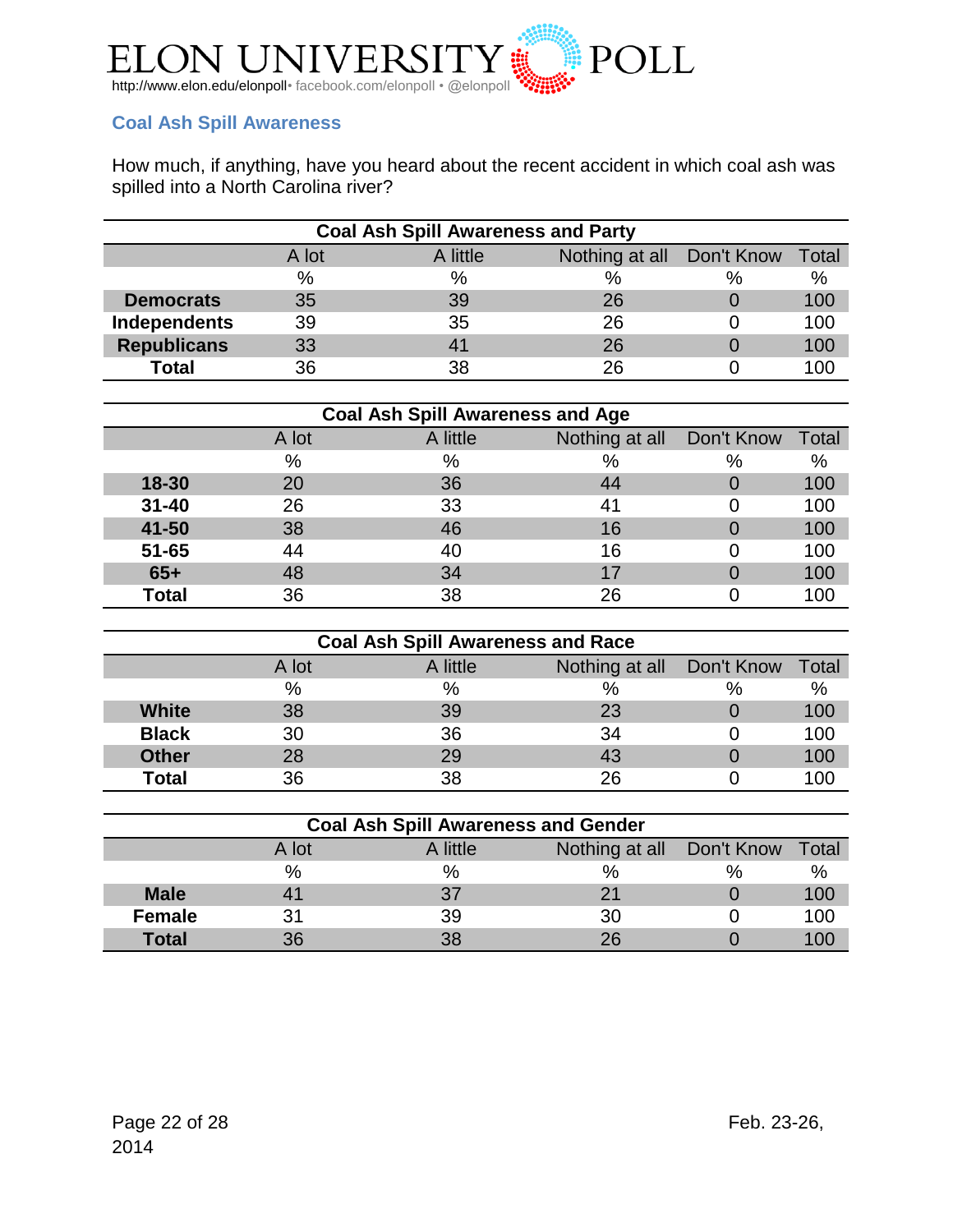

#### <span id="page-22-0"></span>**Basic Methodological Information**

| Mode:                      | Live Interviewer RDD Telephone         |
|----------------------------|----------------------------------------|
|                            | <b>Interviews</b>                      |
|                            | (Dual Frame: Cell Phone and Landlines) |
| Population & Sample Area   | North Carolina; Registered Voters      |
| Dates in the field:        | February 23-26, 2014                   |
| Sample Size                | 925                                    |
| Margin of Error            | ±3.22                                  |
| <b>Confidence Level</b>    | 95%                                    |
| <b>Weighting Variables</b> | Age, Race, Gender, & Phone Ownership   |

The Elon University Poll uses a stratified random sample of households with telephones and wireless (cell) telephone numbers. Please direct questions about the Elon University Poll's methodology to the Director of the Elon University Poll, Dr. Kenneth Fernandez at 336-278-6438 or [kfernandez@elon.edu.](mailto:kfernandez@elon.edu)

#### **Procedures Used for Conducting the Poll**

The Elon University Poll uses CATI system software (Computer Assisted Telephone Interviewing) for the administration of surveys. We attempt to reach each working telephone number in the sample up to five times. We only interview residents of North Carolina who are over 18. The Elon University Poll conducted the survey over a fourday period. Live interviewers called from 4 p.m. to 8 p.m. Sunday (2/23); 4:30 p.m. on Monday, Tuesday and Wednesday (2/24 – 2/26).

## **Additional Methodological Decisions**

#### Branching Questions

For many questions with multiple response options, we program our surveys to branch into a secondary probing question.

#### "Don't Know" & "Refused" Response Options

All questions include an option for respondents to volunteer "don't know" or to refuse. In the vast majority of questions, interviewers do not prompt "don't know" responses.

#### **Weighting**

We typically weight results from the Elon University Poll on multiple demographic characteristics: race, gender, household size, region, education, and age. Weighting rarely leads to substantial changes in results. We use iterative raking, adjusting one dimension at a time. We include detailed information about weighting of survey samples for each poll on both the Elon University Poll website and within released reports.

#### Within Household Randomization

For landlines, we use the common "oldest-youngest" technique to ensure within household randomization. We assume cellphones belong to an individual rather than a household. Thus, we do not conduct within-household randomization within our cellphone sample.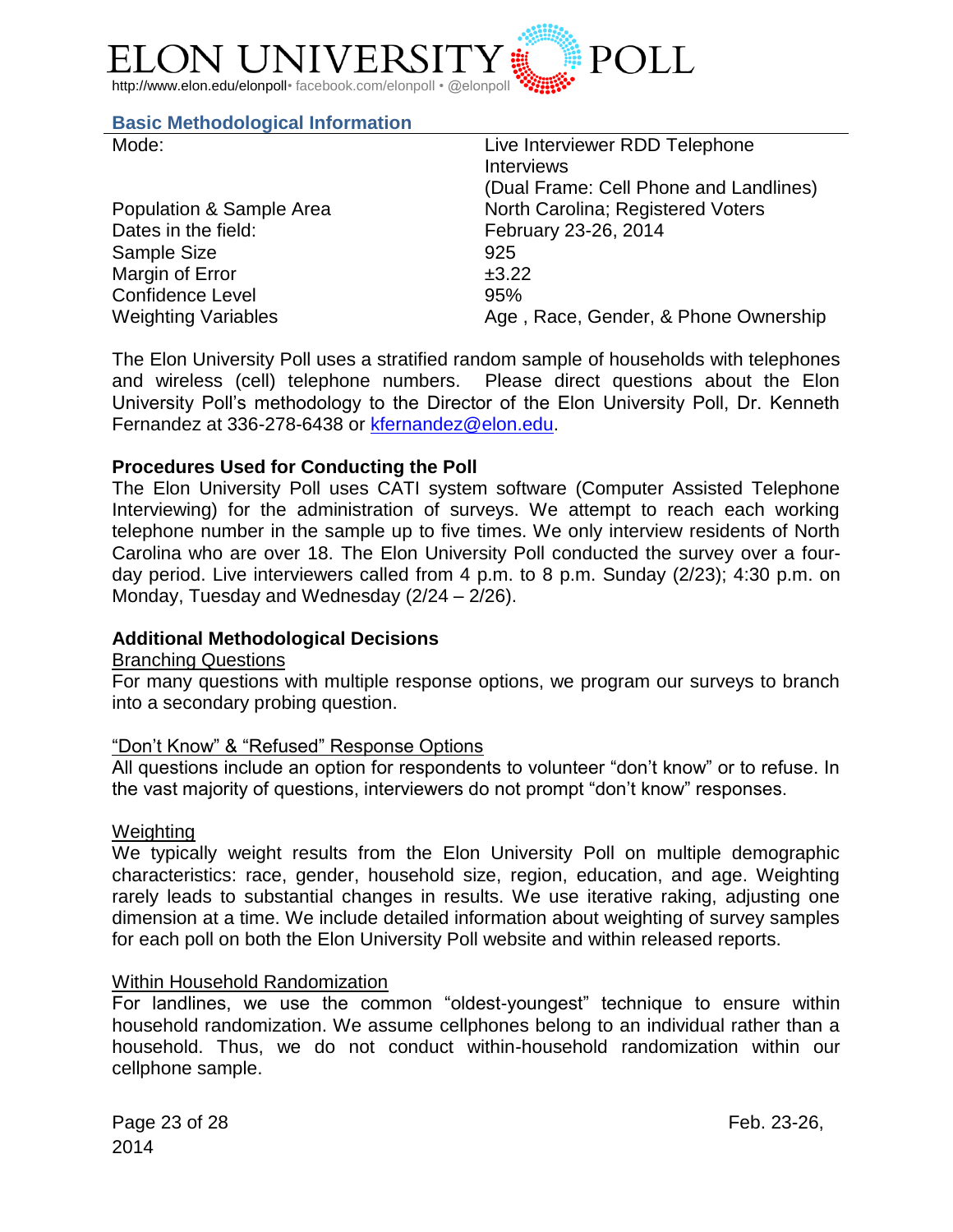

## Completion Criteria

An interview is a complete only if a respondent progresses through the entire survey. Respondents who hang up before completing the last question or who refused more than 10 % of the questions are incompletes.

#### **Support for Transparency**

The Elon University Poll supports transparency in survey research and is a supporter of the American Association for Public Opinion Research Transparency Initiative, which is a program promoting openness and transparency about survey research methods and operations among survey research professionals and the industry. All information about the Elon University Poll that we released to the public conforms to reporting conventions recommended by the American Association for Public Opinion Research and the National Council on Public Polls.

## Question Construction and Question Order

In releasing survey results, the Elon University Poll provides the questions as worded and the order in which respondents receive these questions. In some cases question ordering rotates to avoid biases. In an effort to provide neutral, non-biased questions, we attempt to observe conventional question wording and question order protocols in all of our polls. In order to avoid recency or primacy effects, we randomize candidate names and directional response options (e.g. support / oppose) within the text of each question. We pretest every questionnaire multiple times before entering the field.

#### **Sampling**

Survey Sampling International, LLC, provide samples of telephone numbers. To equalize the probability of telephone selection, sample telephone numbers are systematically stratified according to subpopulation strata (e.g., a zip code, a county, etc.), which yields a sample from telephone exchanges in proportion to each exchange's share of telephone households in the population of interest. Estimates of telephone households in the population of interest are generally obtained from several databases. Samples of household telephone numbers are distributed across all eligible blocks of numbers in proportion to the density of listed households assigned in the population of interest according to a specified subpopulation stratum. Upon determining the projected (or preferred) sample size, a sampling interval is calculated by summing the number of listed residential numbers in each eligible block within the population of interest and dividing that sum by the number of sampling points assigned to the population. From a random start between zero and the sampling interval, blocks are selected systematically in proportion to the density of listed household "working blocks."

A block (also known as a bank) is a set of contiguous numbers identified by the first two digits of the last four digits of a telephone number. A working block contains three or more working telephone numbers. Exchanges are assigned to a population on the basis of all eligible blocks in proportion to the density of working telephone households. Once each population's proportion of telephone households is determined, then a sampling interval, based on that proportion, is calculated and specific exchanges and numbers are randomly selected.

Page 24 of 28 Feb. 23-26, 2014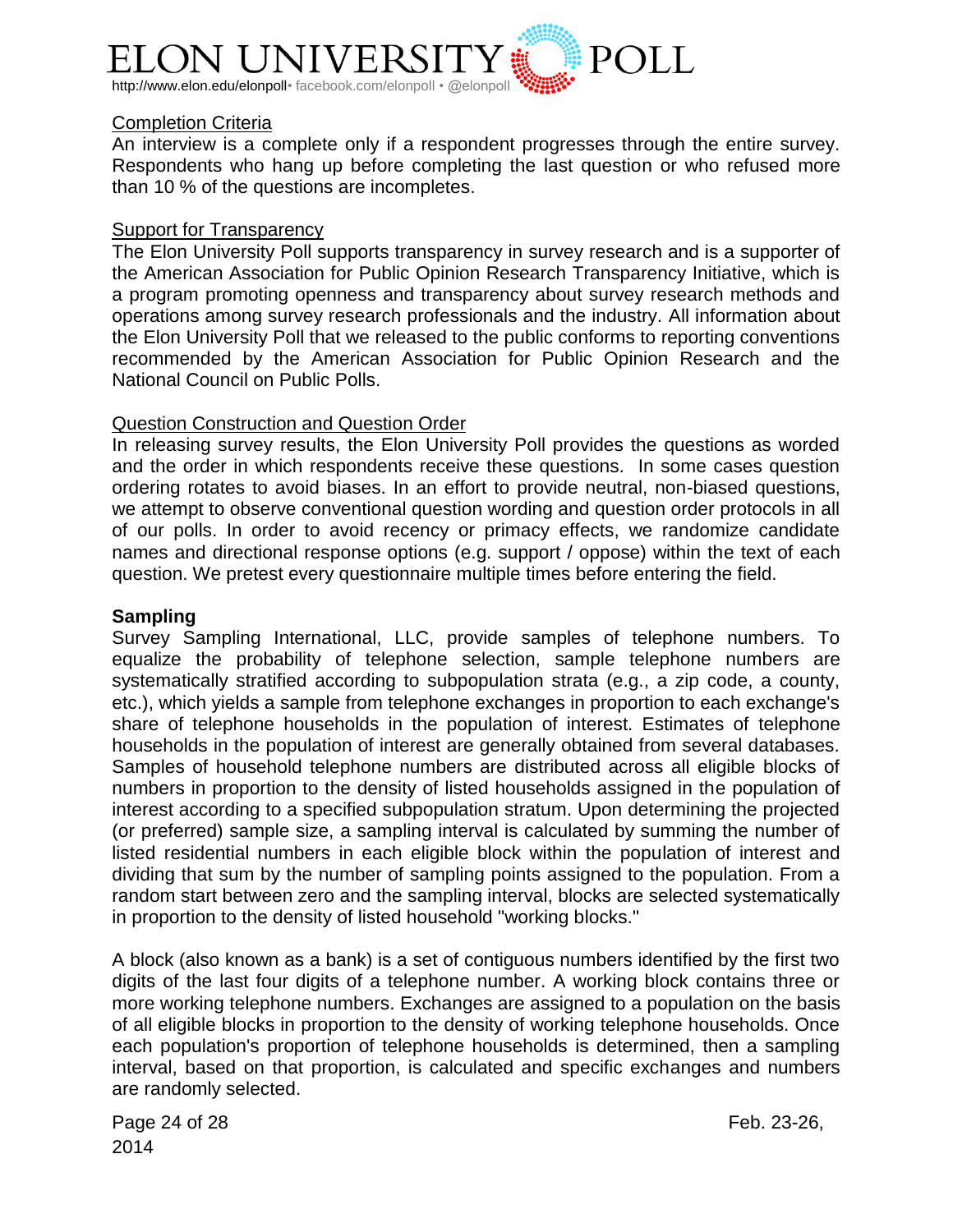

The wireless component of the study sample starts with determining which area codeexchange combinations in North Carolina are included in the wireless or shared Telcordia types. Similar to the process for selecting household telephone numbers, wireless numbers involve a multi-step process in which blocks of numbers are determined for each area code-exchange combination in the Telcordia types. From a random start within the first sampling interval, a systematic nth selection of each block of numbers is performed and a two-digit random number between 00 and 99 is appended to each selected nth block stem. The intent is to provide a stratification that will yield a sample that is representative both geographically and by large and small carrier. From these, a random sample is generated.

Because exchanges and numbers are randomly selected, unlisted as well as listed numbers are included in the sample. Thus, the sample of numbers generated for the population of interest constitutes a random sample of telephone households and wireless numbers of the population.

## **Frequently Asked Questions about our Methodology**

- 1. *Who pays for the Elon University Poll?* Elon University fully funds the Elon University Poll.
- 2. *Does the Elon University Poll favor a certain party?* The Elon University Poll is an academic, non-partisan survey. We do not engage or work with any political candidates or parties. We employ best practices to ensure the results are not biased.
- 3. *Where do you get your numbers?*

We obtain samples of randomized phone numbers from Survey Sample International.

- 4. *How many times do you call a number before giving up?* We will attempt to call each working number up to five times before removing it from the sample.
- 5. *Do you call both cell phones and land lines?* Yes. We use a mixed sample of both cell phones and landlines. We weight on phone ownership to adjust for the higher probability of selection of those who own both cell phones and landline phones.
- 6. *Does the Elon University Poll do IVR surveys or automated "robopolls"?* No. Well-trained students at Elon University conduct all our interviewers.
- 7. *Do you report non-response rates?*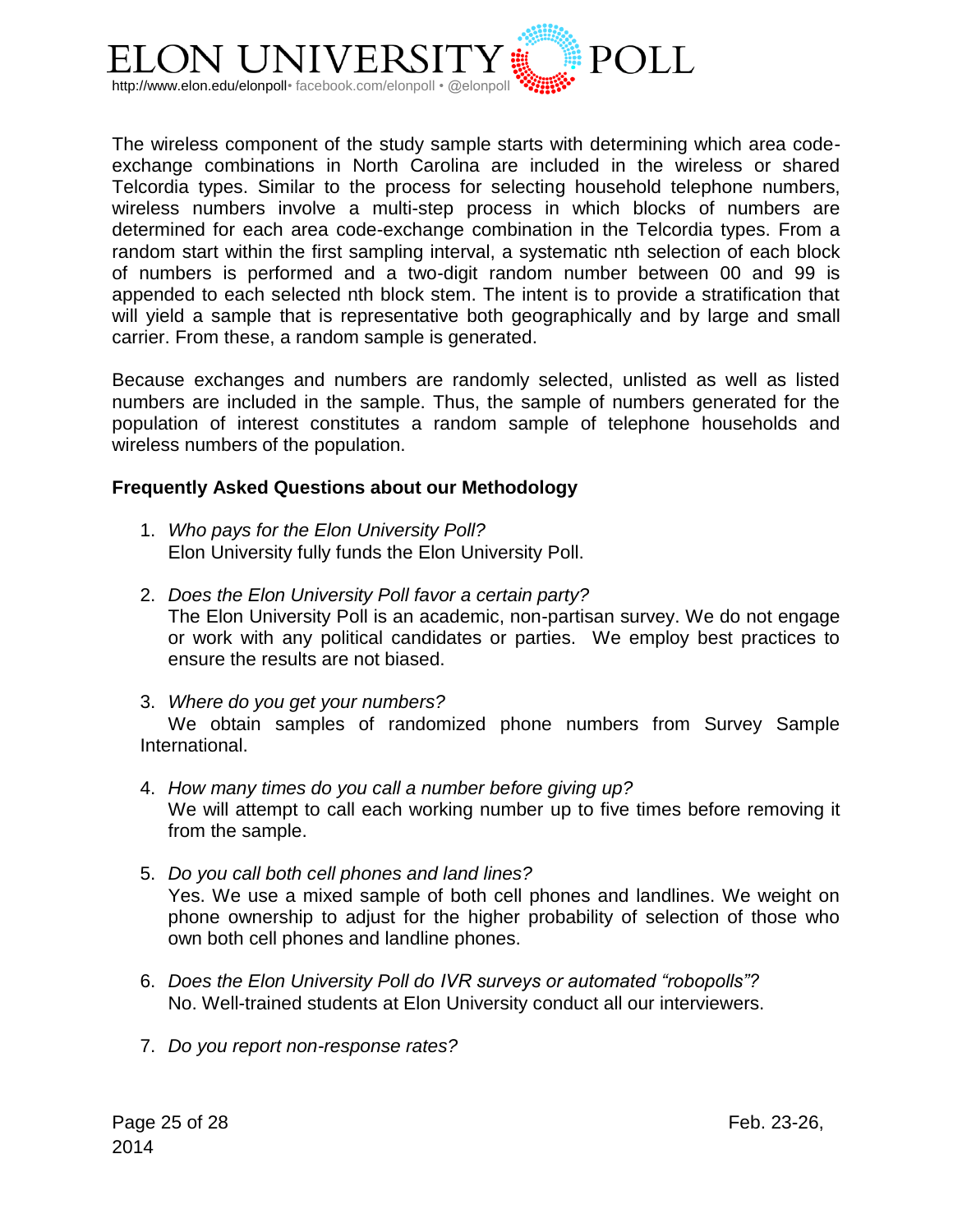

Yes. We report non-response rates based on AAPOR guidelines. The response rate for the Feb. 2014 Poll was 12.7%, which approximates or exceeds the national average response rates of other high quality survey organizations.

## 8. *Do you weight the data?*

Yes. We apply weights to the data. An iterative proportional fitting algorithm generates weights based on Census and CDC population parameters of residents in North Carolina. Registered voter screens sometimes cause final weighted variables to not match those parameters exactly- which is intended.

## 9. *Do you randomize response options?*

Yes. We rotate the order of candidate names in all applicable questions. We also rotate order of text for other questions, such as those that include response options such as "more" and "less." Furthermore, we rotate the order of some questions themselves if we suspect the order of a question could bias results.

## 10.*Do you conduct within-household randomization?*

Yes. For landlines, we use the common "oldest-youngest" rotation to ensure within household randomization. We assume cellphones belong to an individual rather than a household. Thus, we do not conduct within-household randomization within our cellphone sample.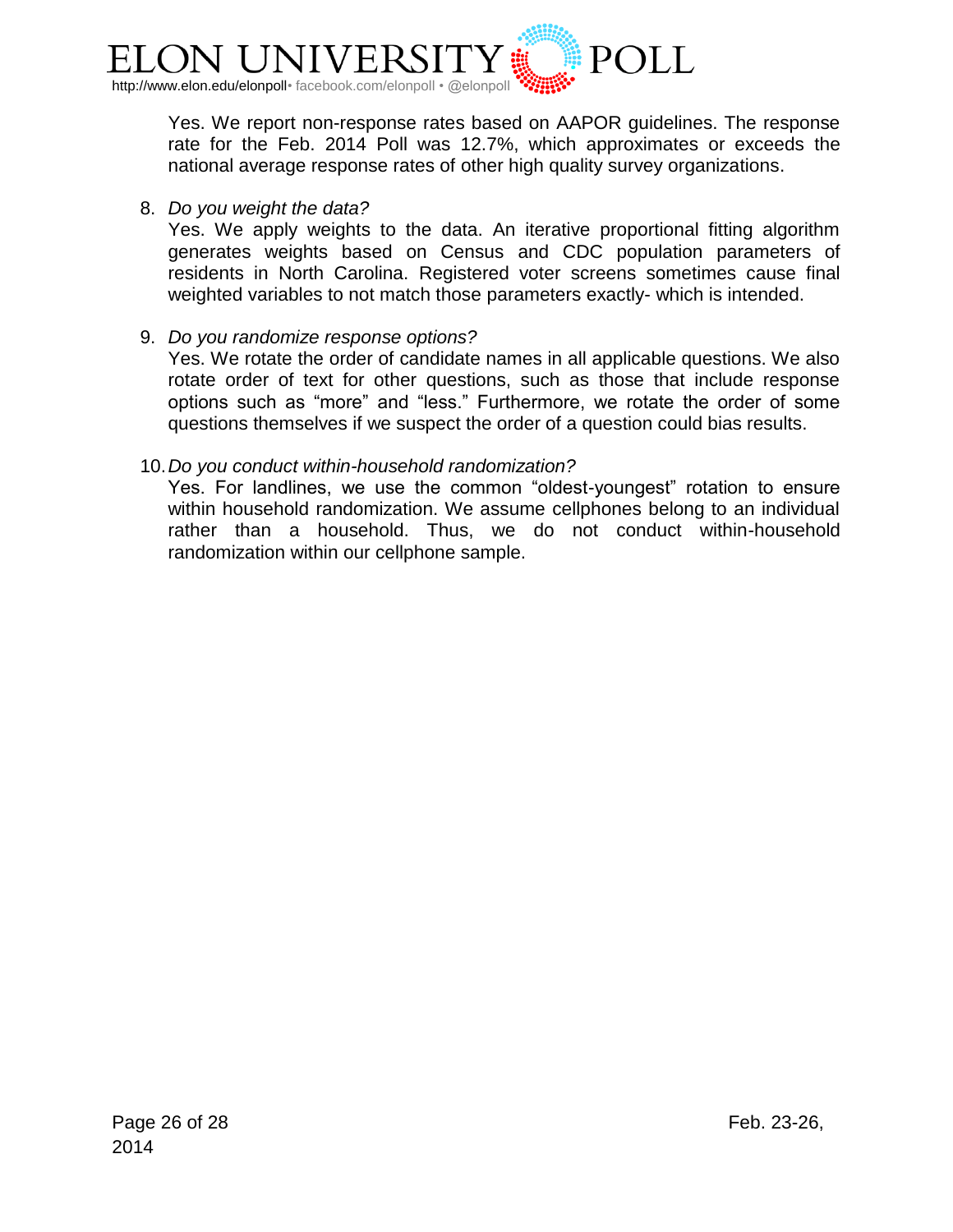

#### <span id="page-26-0"></span>**The Elon University Poll Team**

- [Dr. Kenneth Fernandez](http://www.elon.edu/directories/profile/?user=kfernandez) is the Director of the Elon University Poll. Dr. Fernandez holds a Ph.D. in Political Science from University of California – Riverside. Dr. Fernandez is Assistant Professor of Political Science at Elon University. He has published numerous articles in peer-reviewed social science journals.
- [Dr. Jason Husser](http://www.elon.edu/directories/profile/?user=jhusser) is the Assistant director. Dr. Husser holds a Ph.D. in Political Science from Vanderbilt University. Dr. Husser is also Assistant Professor of Political Science at Elon University. He was previously the Associate Coordinator of the Vanderbilt University Poll.
- John Robinson serves as Director of Communications for the Poll. He is a former newspaper editor, veteran journalist, and North Carolina native.
- Daniel Anderson is Vice President of Elon University Communications.
- Eric Townsend is Director of the Elon University News Bureau. Both work very closely with the directors in communicating results of the poll.

Faculty members in the Department of Political Science, chaired by Dr. Sharon Spray, are also involved in advising the directors. The poll operates under the auspices of the College of Arts and Sciences at Elon University, led by Dean Alison Morrison-Shetlar.

The Elon University administration, led by Dr. Leo Lambert, president of the university, fully supports the Elon University Poll as part of its service commitment to state, regional, and national constituents. Elon University fully funds the Elon University Poll. Because of this generous support, the Elon University poll does not engage in any contract work. This permits the Elon University Poll to operate as a neutral, non-biased, non-partisan resource.

Elon University students administer the survey as part of the University's commitment to civic engagement and experiential learning where "students learn through doing." Student interviewers receive extensive training prior to engaging in interviewing. A team of student supervisors (led by Mary Young '14) assists the directors with quality control and monitoring.



Page 27 of 28 Feb. 23-26, 2014



Fernandez



Husser



Robinson